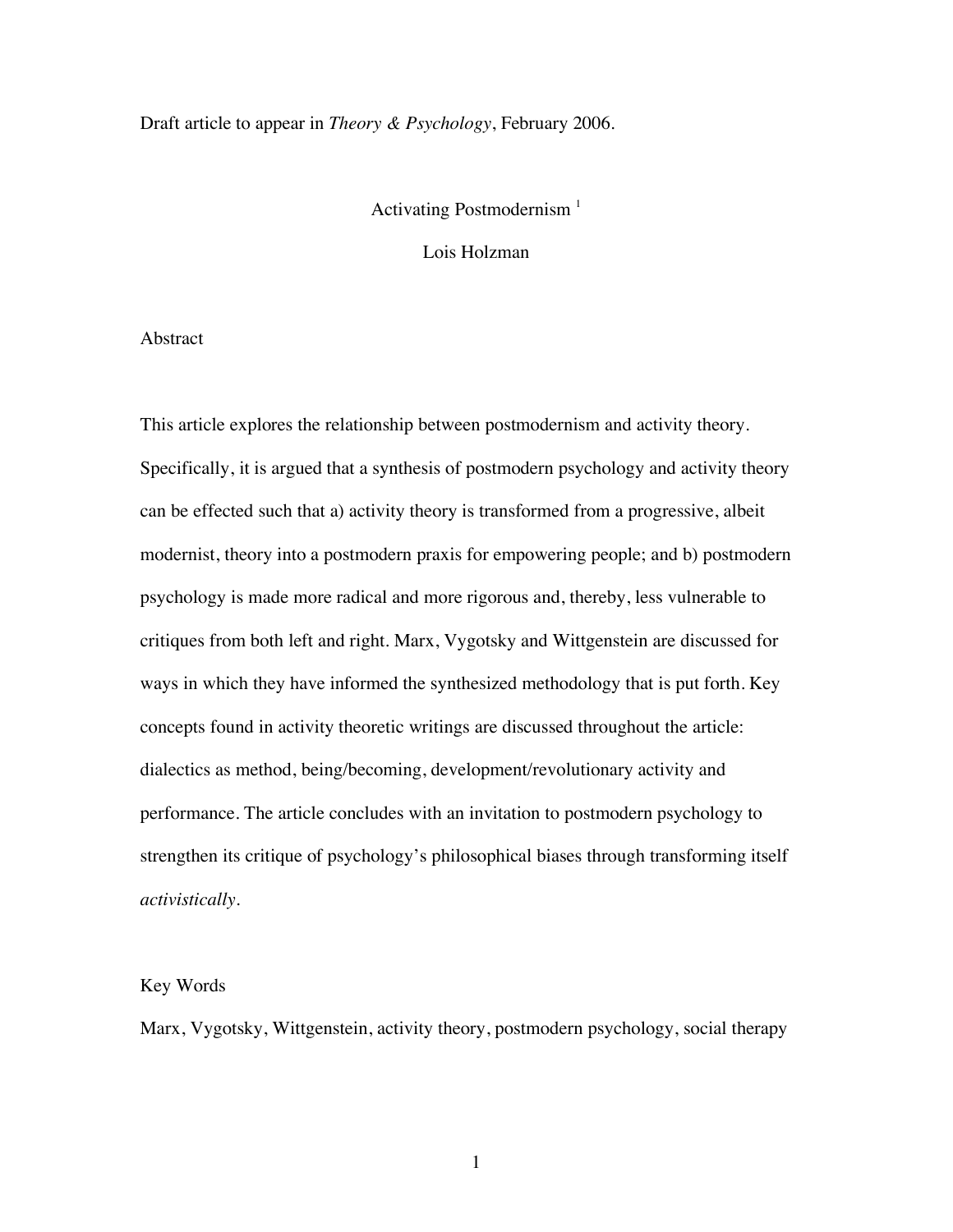As socially based critical theories, both activity theory and postmodern psychology have evolved critiques of mainstream psychology's core conceptions and put forth alternative conceptions and practices, which have at their core the understanding of human beings as social and cultural (and, to a lesser extent, as historical). Some of these alternatives expose the philosophical biases underlying many of psychology's core conceptions. Some engage ordinary people in new ways of relating to themselves and others. The perspective of this article is that both the exposing and the engaging need to occur simultaneously if psychology is to become useful in empowering people to contemplate and effect creative approaches to social change. This perspective is informed by my work engaging issues of subjectivity in educational and therapeutic environments, as a development psychologist and collaborator/analyst of Newman's social therapeutic methodology (Holzman, 1997; Holzman, 1999; Holzman, 2000; Holzman and Mendez, 2003).

Because postmodern thought, especially as applied to psychology, is familiar to philosophical and theoretical psychologists (including readers of this journal), neither an overview of its basic tenets nor a list of major players and their positions seems necessary. Throughout this article, postmodernism and postmodern psychology refer broadly to a) what is taken to be the qualitatively different historical period in which we are now living—one marked by the fragmentation of subjectivity, the breakdown of grand narratives and the destruction of meaning, and b) articulations of the human realm as multiple, blurred (or boundary-less), socially constructed, relational rather than individualistic, local rather than universal, and narrative as opposed to truth-based. Although I identify as a postmodern psychologist, I share with others (e.g., Morss, 2000;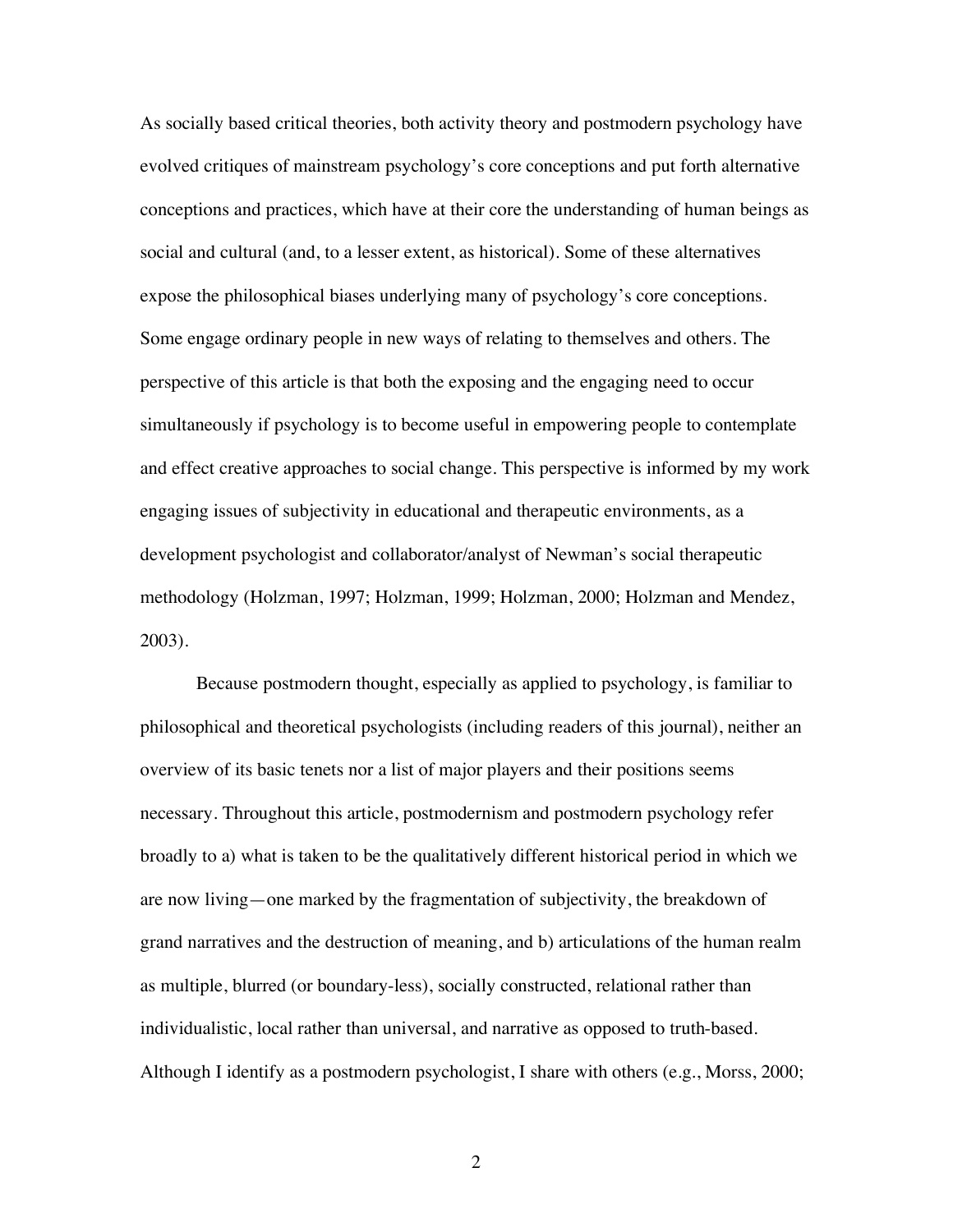Parker, 1998, 2000) a concern that postmodernism could become another rationale for the status quo or, worse, a breeding ground for reactionary ideas unless it becomes radicalized. The radicalization proposed here has postmodern psychology fused with the practice of dialectics as method, rooted in the dialectic of being/becoming, oriented toward development (people developing through revolutionary activity), and performatory. Each of these concepts—dialectics as method, being/becoming, development/revolutionary activity and performance—it will be shown, can be found in seminal articulations of activity theory.

The conceptual frameworks of Karl Marx, Lev Vygotsky and Ludwig Wittgenstein can articulate a relationship between activity theory and postmodernism that keeps postmodern psychology progressive and emancipatory. The writings of these three thinkers are especially helpful in the effort to activate (more precisely—but awkwardly— "activity-ate") postmodernism. To foreshadow the substance of this article, I will summarize the influence of each of them in turn.

It is as methodologist (more than as political economist) that Marx has relevance to activity theorists and postmodernists, especially their challenges to mainstream psychology's dualistic separation of person and environment. In his early writings (for example, *Economic and Philosophical Manuscripts* and *The German Ideology*) Marx put forth a radically social humanism: human beings are first and foremost social beings. He posited that both human activity and human mind are social, not just in their origins but in their content. For Marx, the transformation of the world and of ourselves as human beings is one and the same task, and it is this capacity for what he termed *revolutionary activity* that makes individual and species development possible.<sup>2</sup>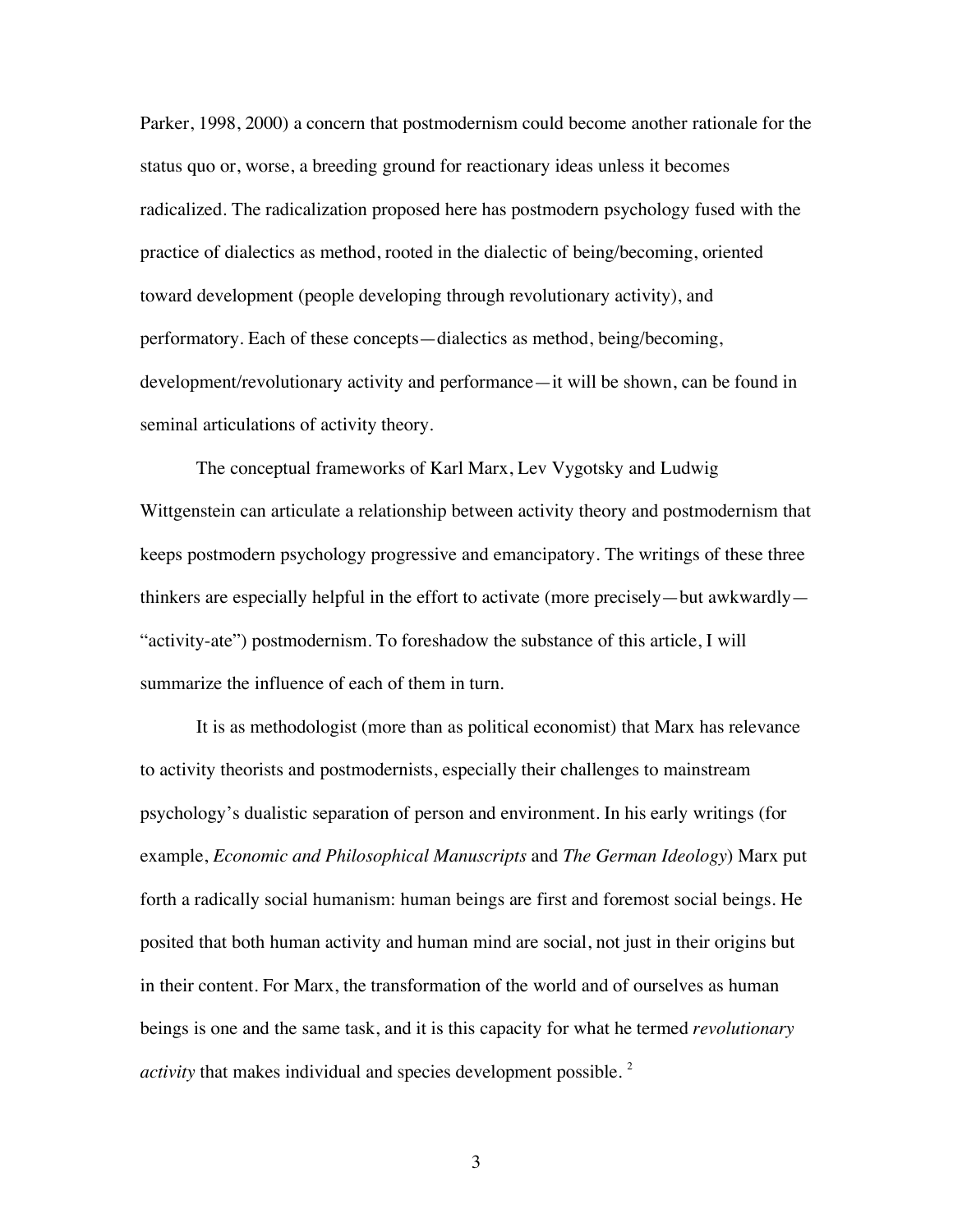Vygotsky brought Marx's sociological insights to bear on the practical question of how human beings learn and develop. He departed from traditional psychology's understanding of development as an individual accomplishment and instead viewed development as a *socio-cultural activity*. His writings on cognitive development in early childhood (e.g., Vygotsky, 1987) have turned out to have increasing relevance to cognitive, social and emotional development at all ages and in numerous settings**.** Vygotsky can be seen as a forerunner to a new *psychology of becoming*, in which people experience the social nature of their existence and the power of collective creative activity in the process of making new tools for growth.

Ludwig Wittgenstein challenged the foundations of philosophy, psychology and linguistics. His was a radically new method of doing philosophy—without foundations, theses, premises, generalizations or abstractions. His exposure of the "pathology" embedded in language and in accepted conceptions of language, thoughts and emotions, and ways that a belief in deeper meanings and internal mental processes holds us captive has been noted by modernists and postmodernists alike (for example, Baker, 1992; Bakhurst, 1995, Shotter, 1993a and b, 1995). As his method was a kind of therapy for philosophers (Baker, 1992), one can view postmodern therapies that focus on language (e.g., narrative, constructionist, collaborative and social therapies) as methods to help ordinary people break free from versions of philosophical pathologies that permeate everyday life so as to be makers of meaning and not simply users of language.

#### Marx and Activity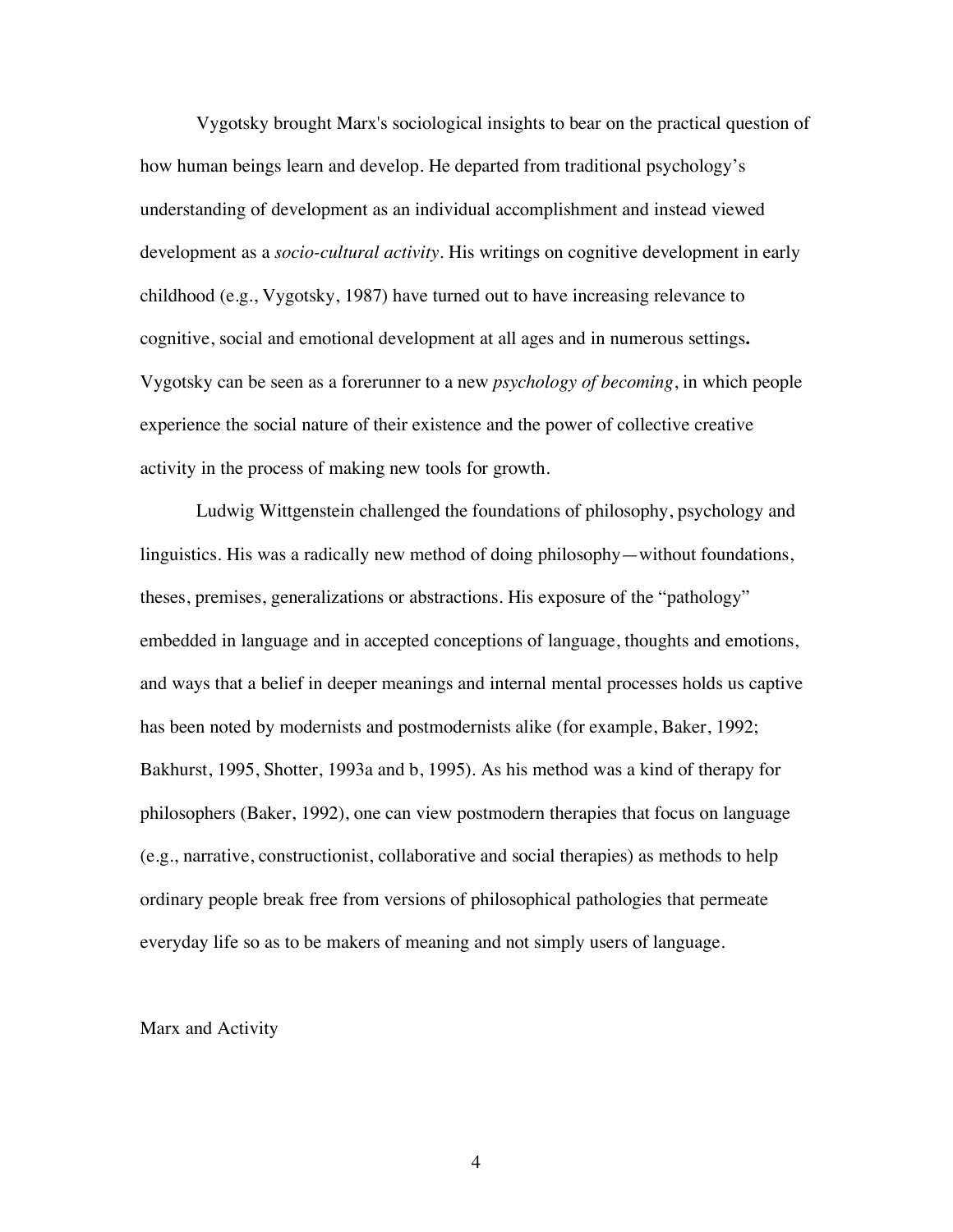There are different stories of where activity theory originated just as there are different versions of activity theory at play among psychologists, educational researchers and others. Presentation of such history is beyond the scope of this discussion (but see Repkin, 2003; Robbins and Stetsenko, 2001; Wertsch, 1981). What is relevant to the topic at hand is the lineage that we can trace back to Marx. For surely one line of thought in his writings is that concerning *activity*. For Marx, activity gives expression to the dialectical and revolutionary character of human life, as in The Third Thesis on Feuerbach:

The coincidence of the changing of circumstances and of human activity or self-changing can be conceived and rationally understood only as *revolutionary practice*. (Marx, 1974, p. 121).

This dialectical and revolutionary conception of activity is expanded upon in the following quotation from Marx's *Economic and Philosophical Manuscripts*:

We have seen how, on the assumption that private property has been positively superceded, man produces man, himself and then other men; how the object which is the direct activity of his personality is at the same time his existence for other men and their existence for him. Similarly, the material of labor and man himself as a subject are the starting point as well as the result of this movement (and because there must be this starting point private property is an historical necessity). Therefore, the *social*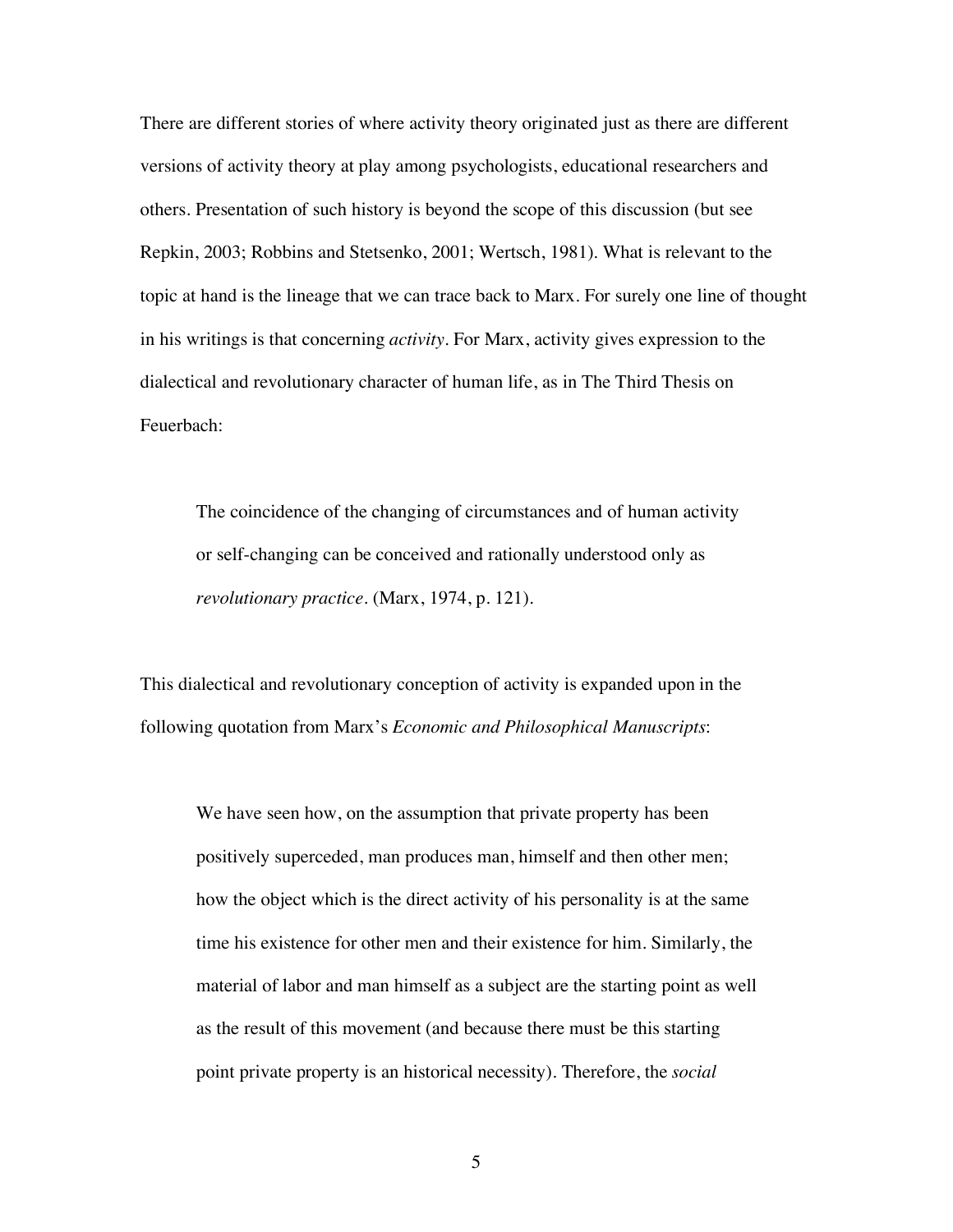character is the universal character of the whole movement; *as* society itself produces *man* as *man*, so it is *produced* by him. Activity and mind are social in their content as well as in their *origin*; they are *social* activity and *social* mind. (Marx, 1967, p. 129)

Thus, for Marx activity (or revolutionary, practical-critical activity) is fundamentally social, communal and reconstructive—human beings exercising their power as *social activity-ists*. We might call it an assertion of a kind of radical social-cultural-historical humanism (not to be confused with the humanist tradition that glorifies individualism), while Marx called it communism: "*Communism* is the *positive* abolition of *private property*, of *human self-alienation*, and thus the real *appropriation* of *human* nature through and for man. It is, therefore, the return of man himself as a *social*, i.e., really human, being, a complete and conscious return which assimilates all the wealth of previous development" (Marx, 1967, p. 127).

Relating to people and helping them to relate to themselves and each other as revolutionaries (social activity-ists) entails relating to them as world historic in everyday, mundane matters, that is, as social beings engaged in the life/history-making process of always *becoming* (assimilating, in Marx's terms, "all the wealth of previous development"). Here is where Vygotsky comes in.

Dialectics as Method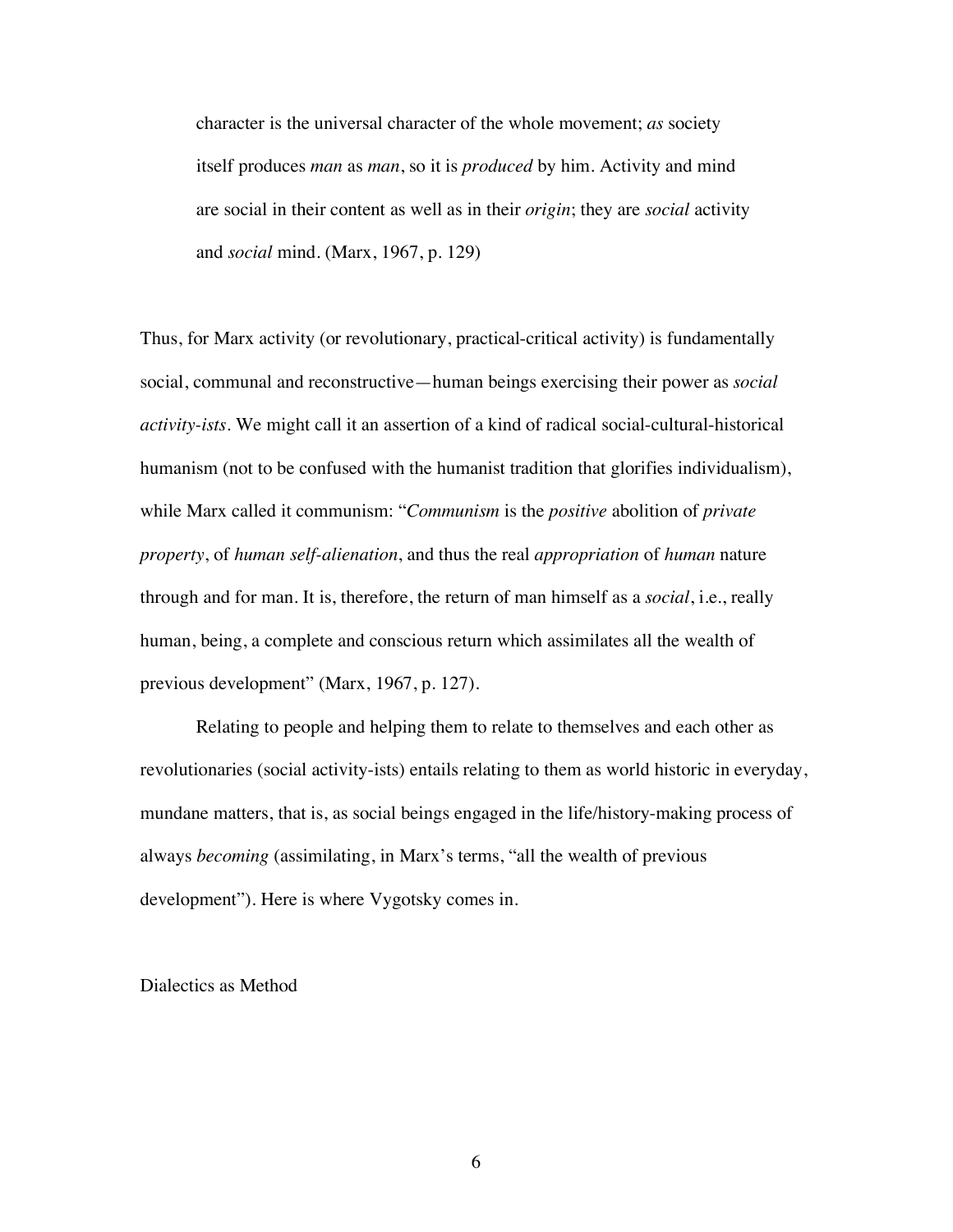First, Vygotsky provided a new and helpful articulation of dialectics as method, as he brought Marx's philosophical conceptions to bear on the practical questions of how it is that human beings learn and develop.<sup>3</sup> Vygotsky recognized that a new ontological unit—activity—necessitated a new conception of method: "The search for method becomes one of the most important problems of the entire enterprise of understanding the uniquely human forms of psychological activity. In this case, the method is simultaneously prerequisite and product, the tool and the result of the study" (Vygotsky, 1978, p. 65).

Here Vygotsky breaks with the accepted scientific paradigm, in which method is understood as a tool that, when applied, yields results. With this model, the relation between tool and result is linear, instrumental and dualistic (tool for result). Vygotsky is proposing a non-linear, non-instrumental, non-dualistic method– a dialectical method--in which the "tool" and the "result" come into existence together. They are neither separate nor identical, but elements of a unity (totality, whole). Vygotsky is relating to the totality, not to any particular. His great insight was that human development—on the individual, societal and species levels—is the transformation of totalities, not the changing of socalled individual particulars.

This conception of method as the tool and the result cannot be separated from Vygotsky's conception of what it means to be human. Among the many wonderful and terrible things we are and do, human beings have the capacity to "do dialectics." We transform totalities; we create "tools-and-results." Vygotsky understood the human developmental process dialectically, as an ongoing, continuously emergent socialcultural-historical collective activity. In contemporary language, we human beings create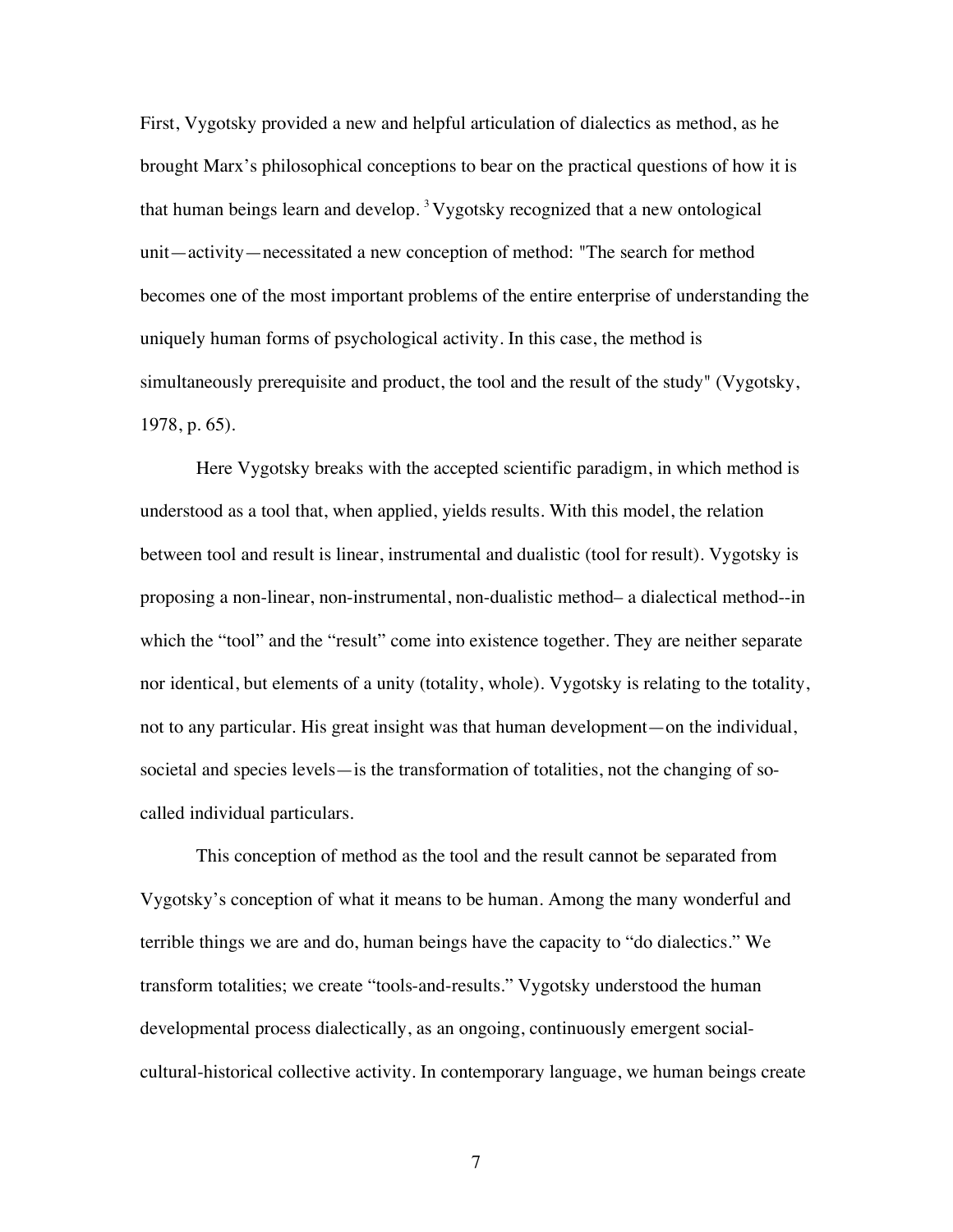our development; it doesn't happen to us. The evidence? Our capacity for dialectics: from infancy through old age we are "who we are" and, at the very same time, "who we are not."

Tool and result points the way out of the objective-subjective and theory-practice dichotomies that have plagued both Marxism and psychology for decades. Harkening back to Marx ("The coincidence of the changing of circumstances and of human activity or self-changing can be conceived and rationally understood only as *revolutionary practice*," quoted above), it puts human beings in the role of changers of their environments (which include themselves), changers who are inseparable from the change they effect (which includes their changed selves). It suggests that what is necessary for the growth of individuals, societies, cultures and civilizations is not merely the use of already existing tools, but the creation of new kinds of tools, that is, ones that are simultaneously tool-and-result.

The Zone of Proximal Development as Life Space

A further contribution to a revolutionary (social activity-ist) understanding of activity comes from Vygotsky's conception of the *zone of proximal development* (*zpd*), the difference between what one can do "with others" and what one can do "by oneself:"

Every function in the child's cultural development appears twice: first on the social level and later, on the individual level; first *between* people *(interpsychological)*, and then *inside* the child *(intrapsychological)*. This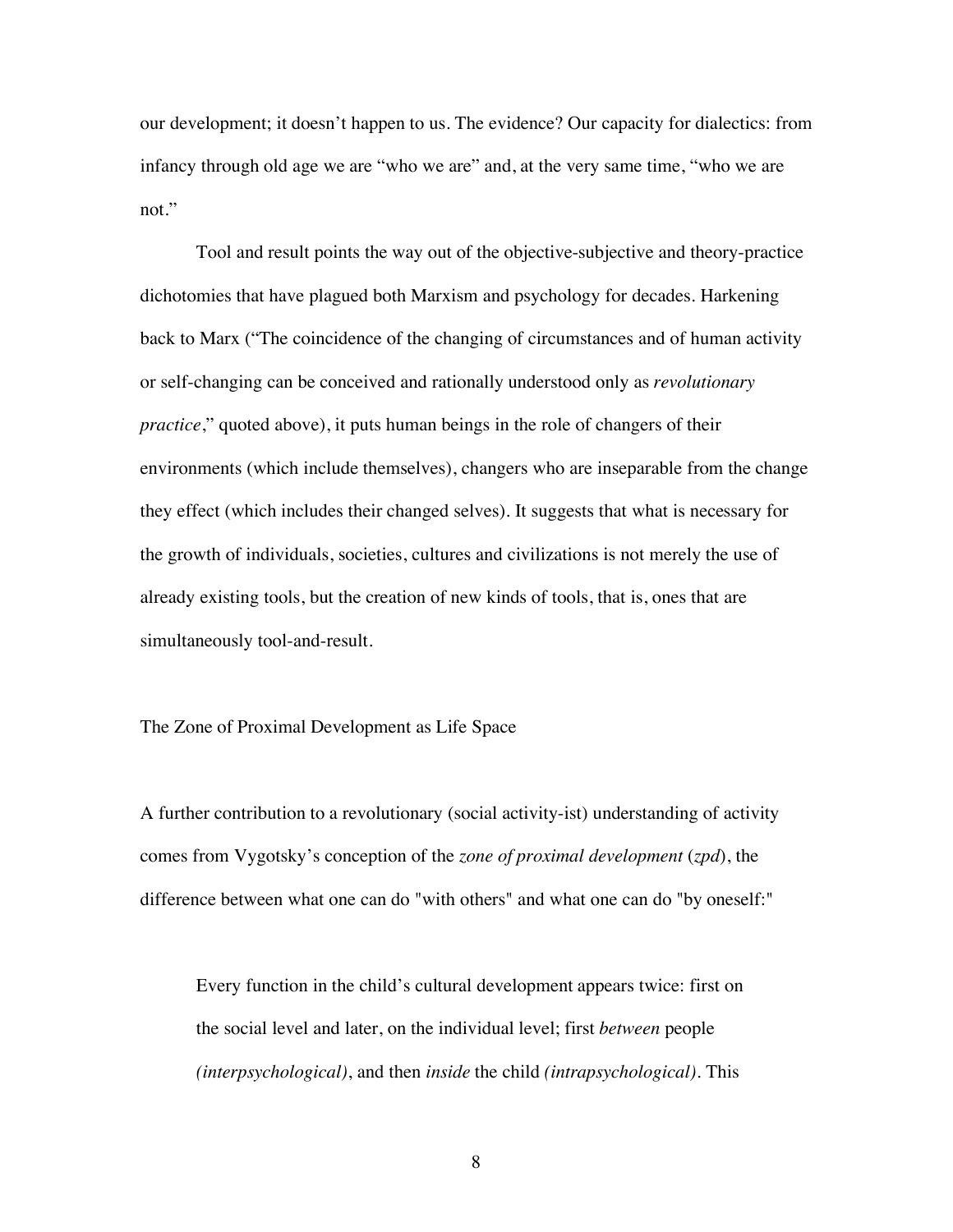applies equally to all voluntary attention, to logical memory, and to the formation of concepts. All the higher mental functions originate as actual relations between people. (Vygotsky, 1978, p. 57)

Thus, the person, the mind, development, learning, psychological processes such as thinking, speaking, remembering, problem solving, and so on, are created or produced through participation in and internalization of social-cultural-historical forms of activity. Vygotsky was neither the first nor the last to notice that children (and adults) can "do more" in collaboration with others. But it was he who specified the social-culturalhistorical process by which this occurs.

While often understood as essentially an interactionist scaffolding process that aids in enculturation **(**for example, Bodrova and Leong, 1996; Rogoff, 1984; Tharp and Gallimore, 1988;Wood and Attfield, 1996**),** a more radical interpretation of the zpd is that it is expressive of the dialectic of human life—that we are always who we are and simultaneously who we are becoming. For Vygotsky, the dialectic being/becoming was critical to early childhood. He noted that the critical factor in human relationships is how we relate to little children as ahead of themselves (that is, as who they are and who they are becoming) and it is by virtue of the employment of this creative methodology in every day life that human learning and development occur. Learning, then, is both the source and the product of development, just as development is both the source and the product of learning. As activity, learning and development are inseparably intertwined and emergent, best understood together as a whole (unity). Their relationship is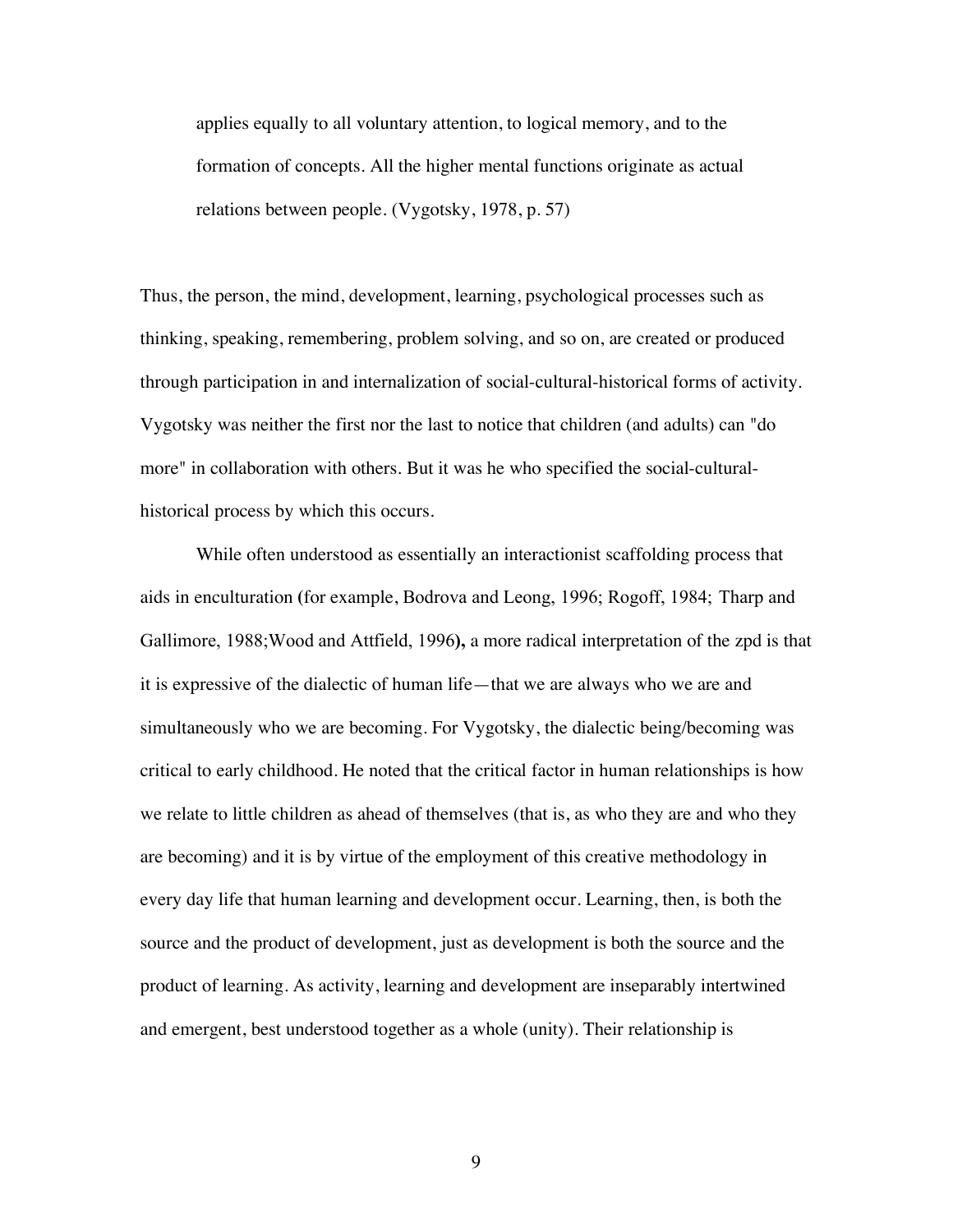dialectical, not linear or temporal (one doesn't come before the other) or causal (one isn't the cause of the other).

Viewed from a postmodern perspective, the zpd does away with modernist dualism that insists on distinctions such as individual and society, inner and outer, subjective and objective, and suggests a new way of looking at what human beings do. First, the zpd suggests that people do not "come to know the world," nor do they "act upon it" or "construct" it, for such statements subtextually embody a separation of human beings and the world, resulting in the necessity of employing an abstract explanatory mode in order to understand how "in the world" an individual develops. Second, seeing the zpd as the life space in which and how we all live—inseparable from the we who produce it—frees us from seeking causal connection (a tendency, as Wittgenstein suggested, that stems from our preoccupation with the method of science, Wittgenstein, 1965, pp. 17-18). From a social activity-ist perspective, the zpd is the sociallyhistorically-culturally produced environment in which and how human beings organize and reorganize their relationships to each other and to nature. It is where and how human beings—determined, to be sure, by sometimes empirically observable circumstances totally transform these very circumstances, creating something new. The zpd, then, is simultaneously the production of revolutionary activity and the environment that makes revolutionary activity possible (Newman and Holzman, 1993).

People grow as social units, not individually. Groupings of people construct "zones"—the spaces between who they are and who they are becoming—that allow them *to become*. From this perspective, the zpd is the ever emergent and continuously changing "distance" between being and becoming. In constructing zpds people do things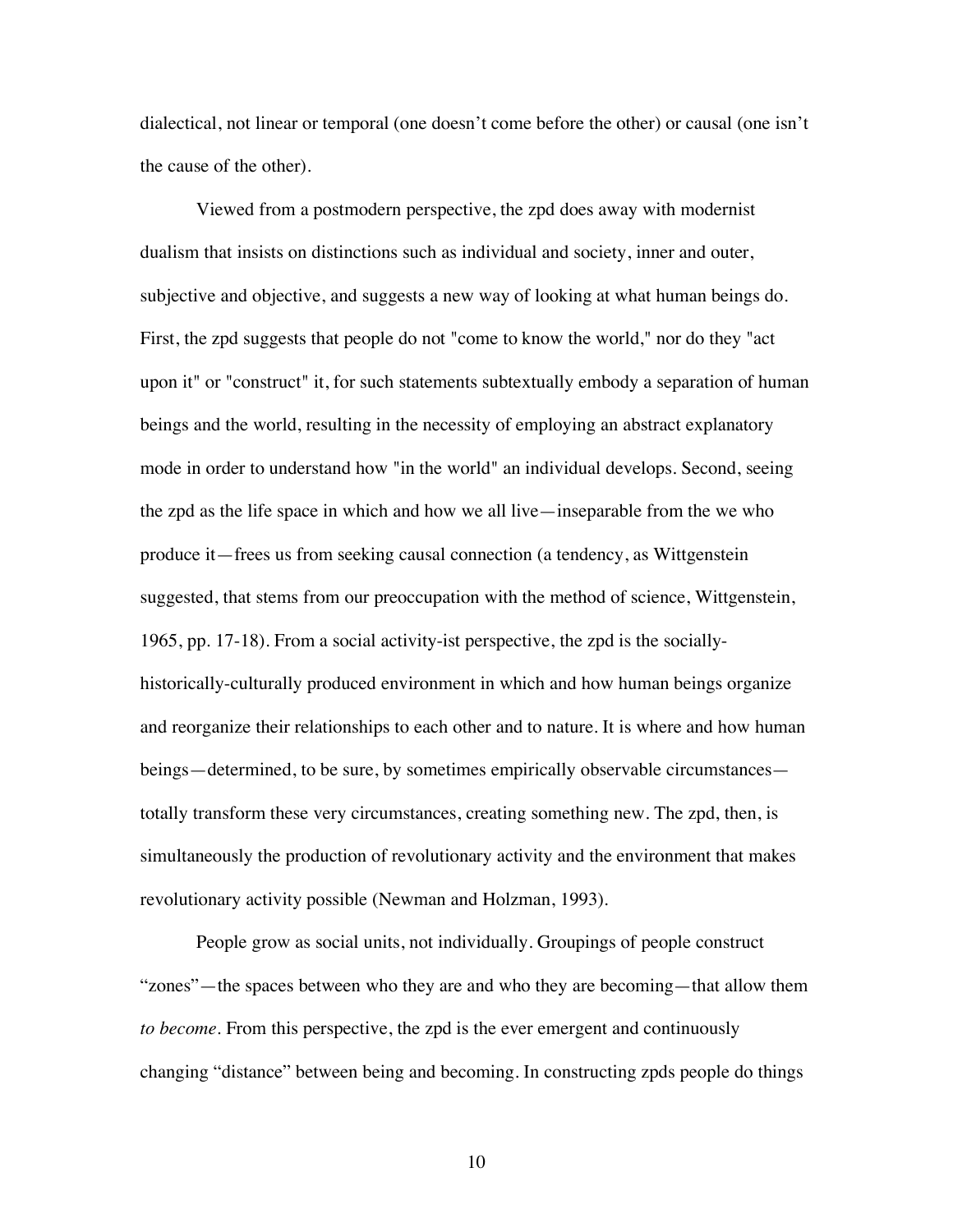they do not yet know how to do; they go beyond themselves. This capacity of people to do things in advance of themselves, Vygotsky discovered, *is* human development. Children learn and develop, he said, by "performing a head taller than they are" (Vygotsky, 1978, p. 102).

The zpd, then, can be understood as a rejection of the individuated learning and development model that dominates modernist psychology. More than deconstruction, however, it offers a positive alternative reconstruction—it suggests that groupings of people engage in the ensemble, dialectical, *performatory* activity of developing. In this way, Vygotsky's zpd transforms stage theory—the idea that individuals (á la Piaget and Freud) go through a linear, teleological progression. *Stages FOR development* seems a more apt—and relevantly postmodern—characterization of human development than *stages OF development* (Holzman, 1997).

## Speaking as Completion

Vygotsky's views on the relationship between thinking and speaking contribute fresh insights to debates, particularly among postmodernists, on this and related matters. Essentially, Vygotsky deconstructed the centuries-old dualism between thought and word. In so doing, he provided a way to reject not only the pictorial but also the pragmatic view of language. His position can be seen in the following remarks:

The relationship of thought to word is not a thing but a process, a movement from thought to word and from word to thought … Thought is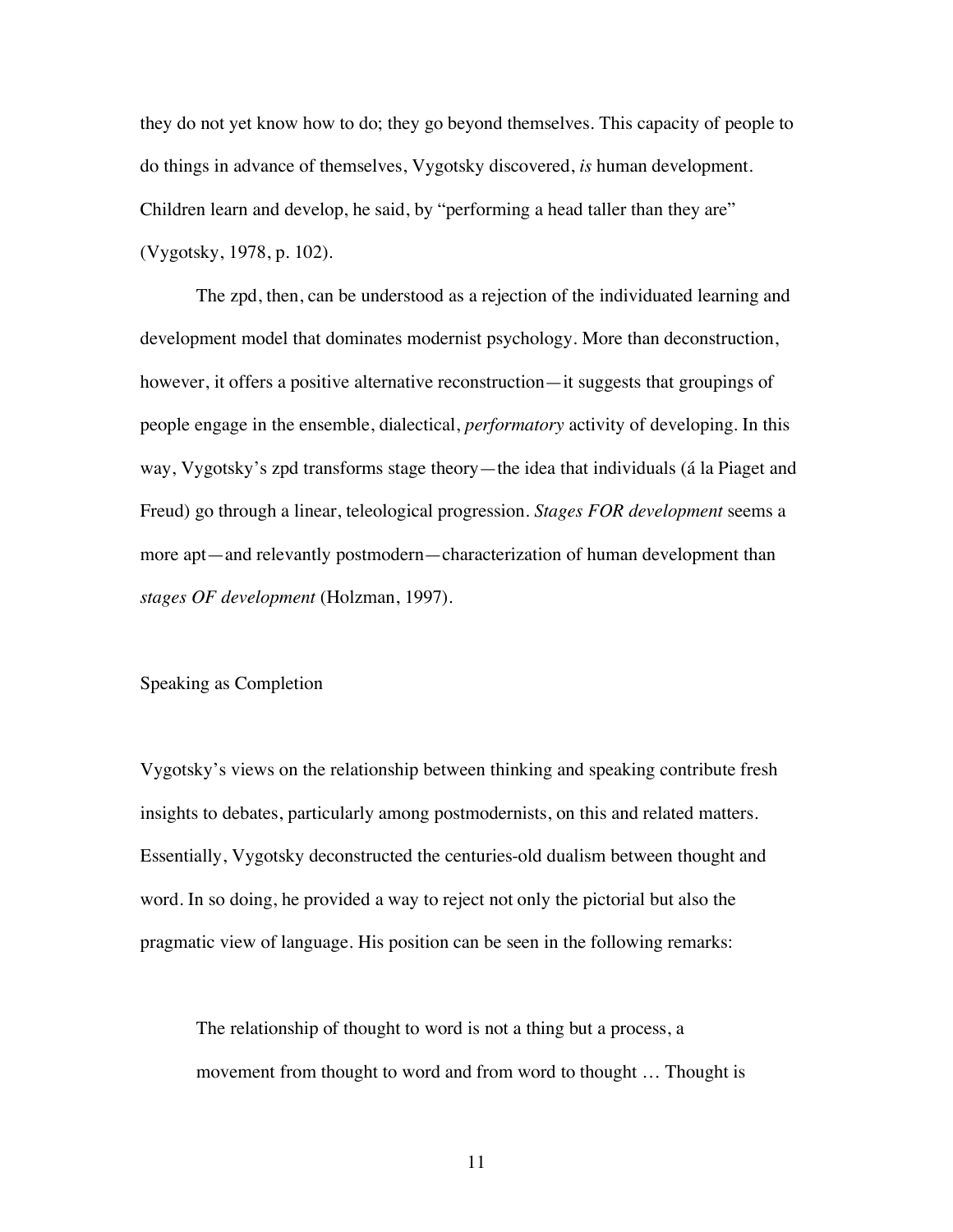not expressed but completed in the word. We can, therefore, speak of the establishment (i.e., the unity of being and nonbeing) of thought in the word. Any thought strives to unify, to establish a relationship between one thing and another. Any thought has movement. It unfolds. (Vygotsky, 1987, p. 250)

The structure of speech is not simply the mirror image of the structure of thought. It cannot, therefore, be placed on thought like clothes off a rack. Speech does not merely serve as the expression of developed thought. Thought is restructured as it is transformed into speech. It is not expressed but completed in the word. Therefore, precisely because of the contrasting directions of movement, the development of the internal and external aspects of speech forms a true unity. (Vygotsky, 1987, p. 251)

There are not two separate worlds, the private one of thinking and the social one of speaking. There is, instead, the dialectical unity, speaking/thinking. Children would not be able to perform as speakers and, thereby, learn to speak, if thinking/speaking were not a *completive social activity*. Vygotsky provided the basis for a non-dualistic and nonexpressionist relational conception of language.

Turning now to Wittgenstein, from the Marxian and Vygotskian activity-theoretic position I have been outlining, his writings make an important contribution. For Vygotsky's *language completing thought* ("thought completed in the word") presents an alternative to the dominant Western philosophical-linguistic-psychological paradigm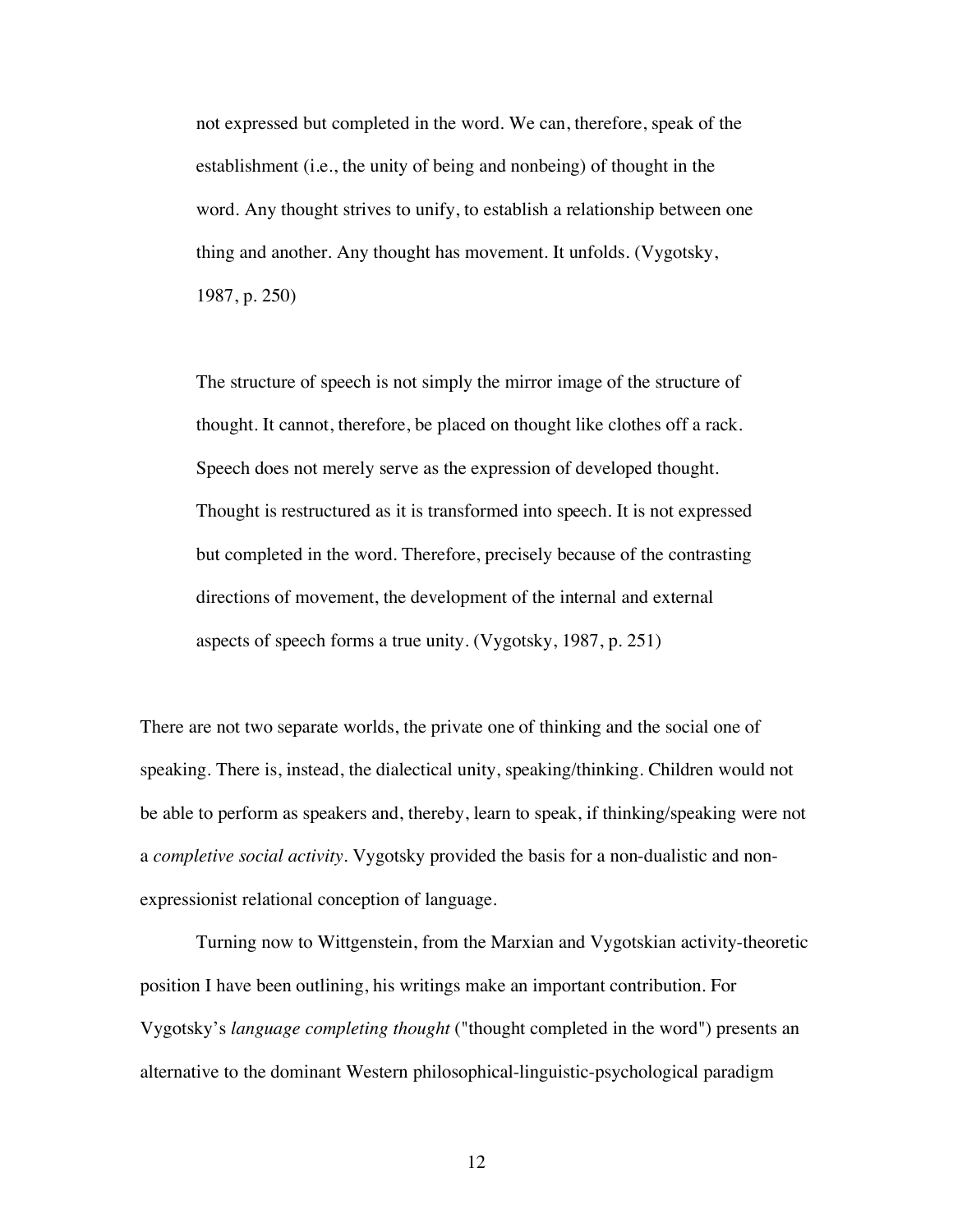which rests on the assumption that language expresses thought. Vygotsky is not reversing the order of their relationship; he is rejecting the bifurcated interactionist view of language and thought and, thereby, doing away with the necessity of "reconnecting" them, that is, he rejects the overdetermined and overdetermining conception that language denotes, names, represents and expresses. Language completing thought identifies language as socio-cultural relational activity.

This view is supported by Wittgenstein's later writings, noted by many to have a more clinical, therapeutic and educational bent than an analytic one (Baker, 1992; Baker and Hacker, 1980; Newman and Holzman, 1996; Peterman, 1992; Shotter, 1993a and b; van der Merwe and Voestermans, 1995). To Wittgenstein, the way in which people (he was primarily speaking of philosophers) speak and think about speaking, thinking and other so-called mental processes obscures the activity of language. He points to the obstacles that stand in the way of carrying out the type of investigation necessary for seeing and showing language as activity—for example, he says that "our craving for generality,...the resultant of a number of tendencies connected with particular philosophical confusions" (1965, p.17) leads philosophers into metaphysical traps.

Wittgenstein identifies several other obstacles, including: the tendency to look for something in common to all the entities which we commonly subsume under a general term; the tendency to assume that in order to understand a general term one must possess a kind of general picture (as opposed to pictures of particulars); the tendency to confuse two meanings/uses of "mental state"--a state of consciousness and a state of hypothetical mental mechanism; and the tendency to be preoccupied with the method of science (1965, pp. 17-18). The first three, according to Wittgenstein, reflect the philosophical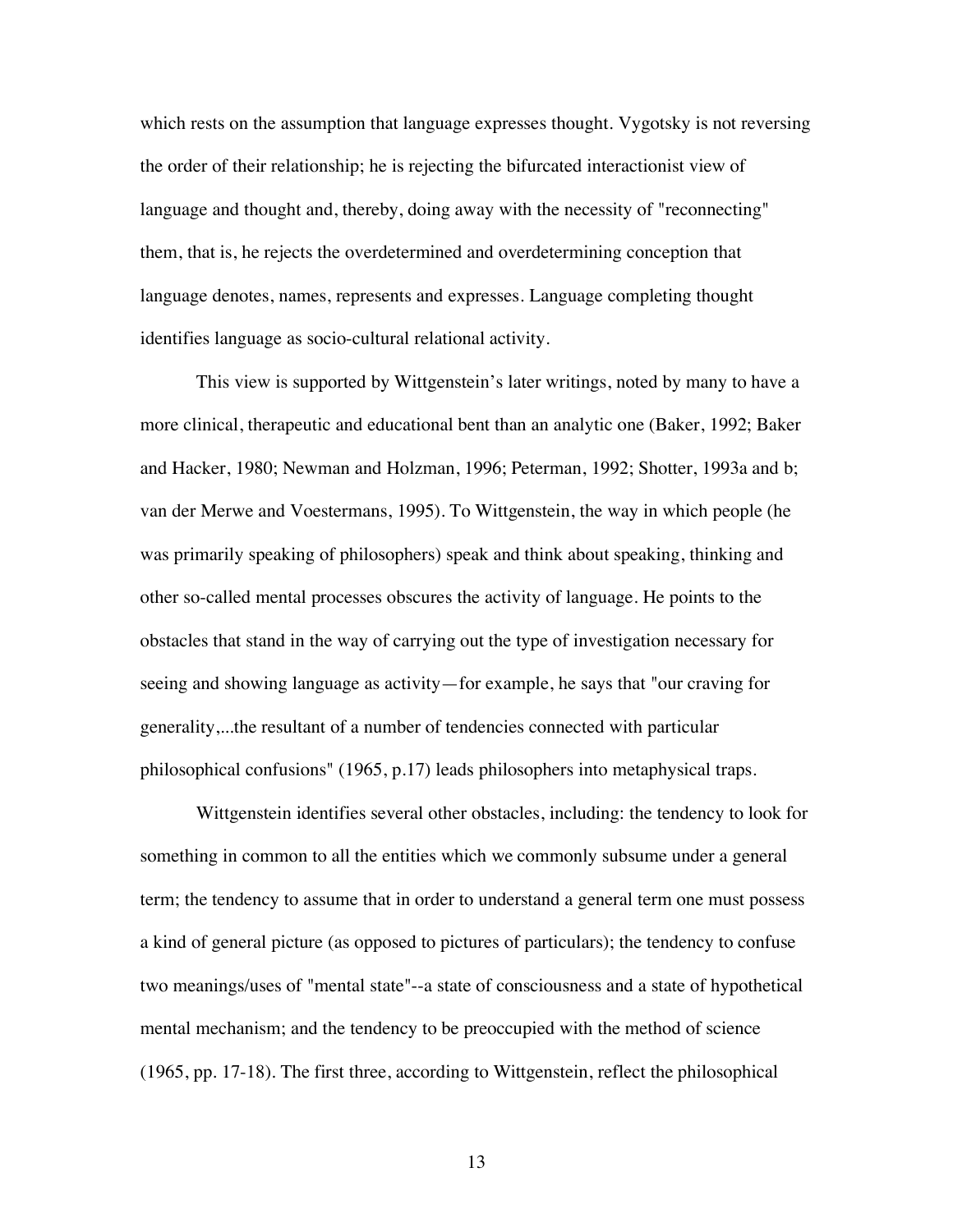search for essences from above, outside, extra or beyond, while the last is indicative of how philosophy has been influenced by modern science's search for essences from inside or below--that is, its reductionism.

Language-games can clear away the confusion: "When we look at such simple forms of language the mental mist which seems to enshroud our ordinary use of language disappears. We see activities, reactions, which are clear-cut and transparent" (Wittgenstein, 1965, p. 17). Playing language-games "bring[s] into prominence the fact that the *speaking* of language is part of an activity, or of a form of life" (Wittgenstein, 1953, para. 23).

This suggests that the common equation of meaning and use attributed to Wittgenstein might be ill advised and better replaced with a more Vygotskian interpretation. Meaning is created, Vygotsky has shown, through the activity of speaking completing thinking. If thinking-speaking is a continuous process of completing, then the "completer" need not be the same person who is doing the thinking. *Others can complete for us*. When people speak, participate in a dialogue, discussion or conversation (or write), they are not simply *saying* what is going on but are *creating* what is going on. And they understand each other by virtue of engaging in this shared creative activity, a process akin to discovering a method of relating to talk relationally rather than individualistically—in Wittgenstein's terms, as "activity, or a form of life;" in Vygotsky's terms, "completively" not expressively.

#### Actualizing Critique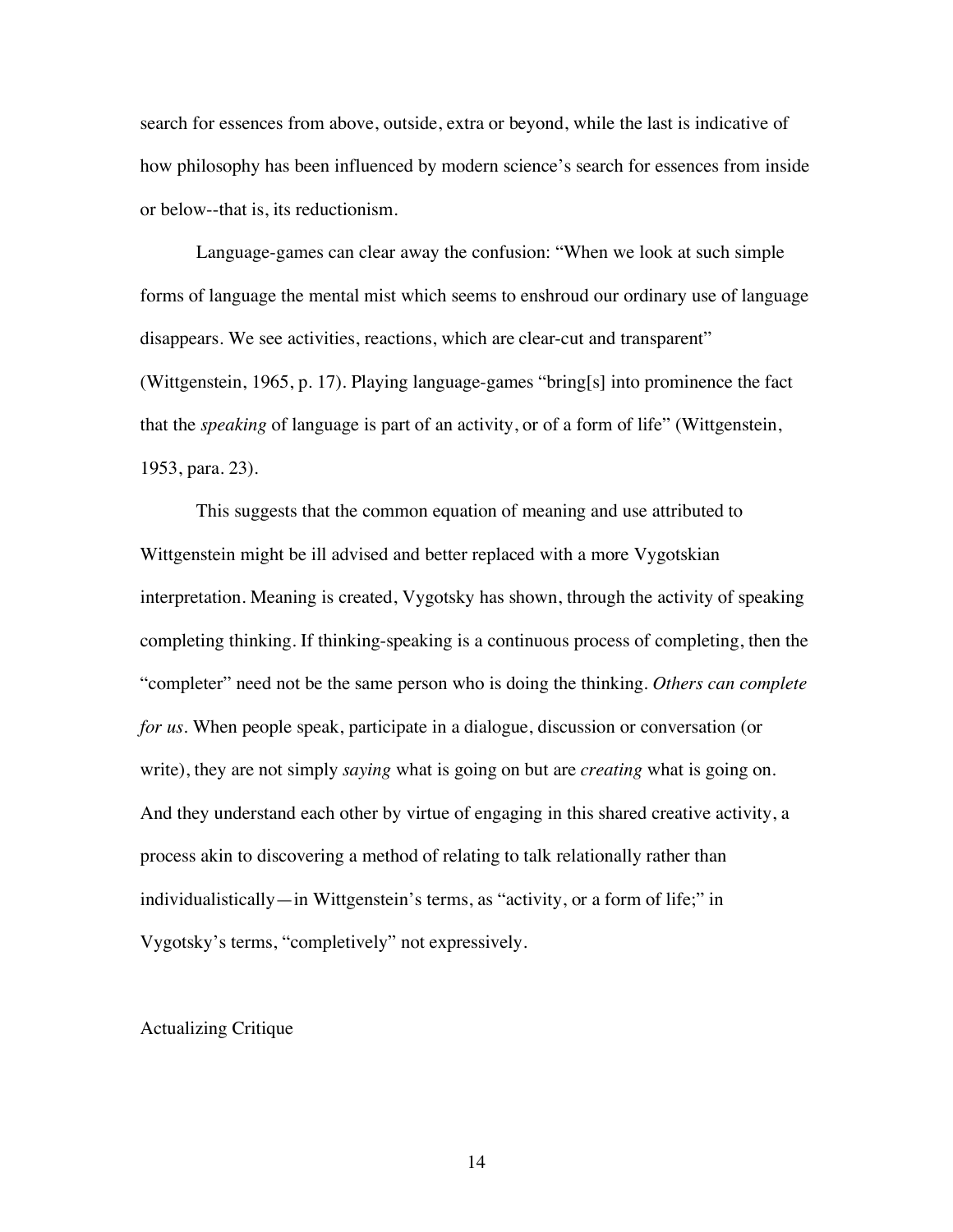In the ways just articulated, the works of Marx, Vygotsky and Wittgenstein dissolve the dualist gap between self and world, between thought and language, between who we are and who we are becoming, between theory and practice, in such a way that we can approach human beings as activists and activity-ists, not as knowers and perceivers. Further, we can now actualize the postmodern critique of modernist psychology's isolated individual through a new ontology—group activity. As a process ontology, a social-relational ontology, group activity raises a new set of questions and challenges for activity theorists and postmodernists alike. For the unit of study becomes the group (the relationship) creating itself—following Wittgenstein's (1953) critical commentary on private languages, it is the tool and result activity of reconstructing Marx's species identity and creating Vygotsky's social-cultural zpd.

This shift in focus from the individual to the relationship or group exposes a problematic assumption of psychology: if the entity that perceives, reads, problem solves, experiences emotional distress or disorder, and so on, is the individual, then the instruction, learning, teaching, treatment or therapy must be individuated. Accepting this assumption effectively rules out any methodological basis for the unit of instruction or therapeutic help being a social one. While group work in general and group therapy in particular might at first appear to be counter examples, typically the group is understood to be a context for individuals to learn and/or get help. The process ontology of group activity suggests, however, that individuals need to be organized as social units in order to carry out the tasks of learning and developing, not unlike countless other human endeavors in which people become organized as social units to get a specific job done.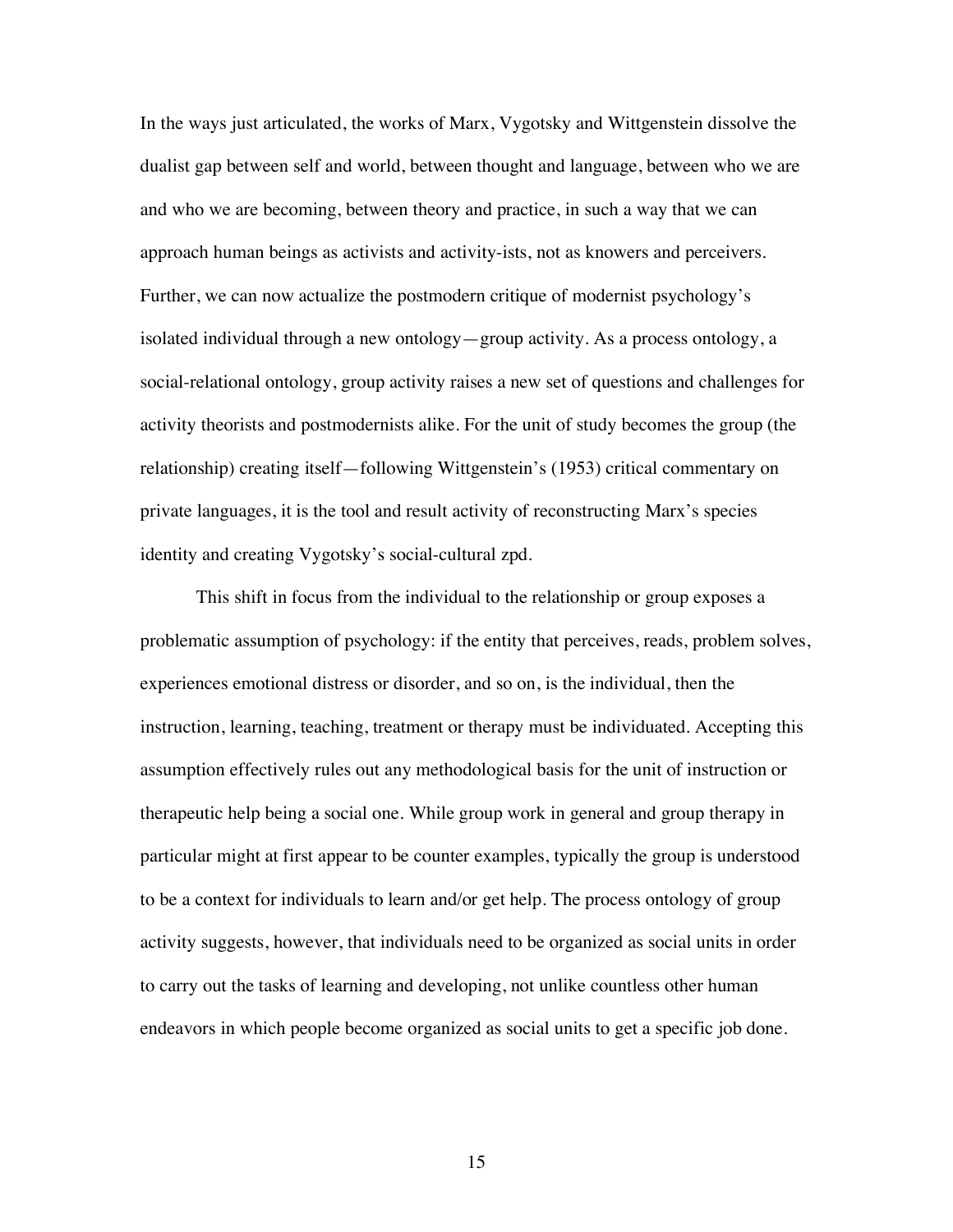(Manufacturing, most team sports, theatrical and other performance activities—not to mention the military—come immediately to mind as examples.)

An important issue emerging from this shift is how to focus on the group activity without subjugating the individual. Can we really concern ourselves with the collective activity of groups of people continuously creating new social units (for example, learning groups in classroom settings, therapy groups, performance ensembles) and not do disservice to the individuals that comprise those units? I think that we can. My optimism derives from my experience in developing a methodology, social therapeutics, in which this is the explicit goal, as well as my reading of recent literature on collaborative learning and collaborative therapies (Anderson, 1997; Paré and Larner, 2004; Strong and Paré, 2004). Focusing on how the group is performing its activity does not preclude seeing individuals; one can see and relate to both simultaneously.

All of the above will, perhaps, suggest areas for activity theorists to pursue, as the concepts I have discussed are embedded within its lineage. More to the point of this article, however, is the opportunity provided to postmodernists. In conclusion, I will briefly outline three directions postmodern psychology might take in an effort to transform itself activistically. I will occasionally refer to social therapeutic methodology as the source of some of my suggested directions.

Alienation. The alienation that Marx (1974) describes—relating to the products of production severed from their producers and from the process of their production, that is, as commodities—is not limited to cars, loaves of bread and computers, not even for Marx<sup>4</sup> It is, rather, the normal way of seeing and relating to everything in contemporary Western culture. People relate to their lives, their relationships, their feelings, their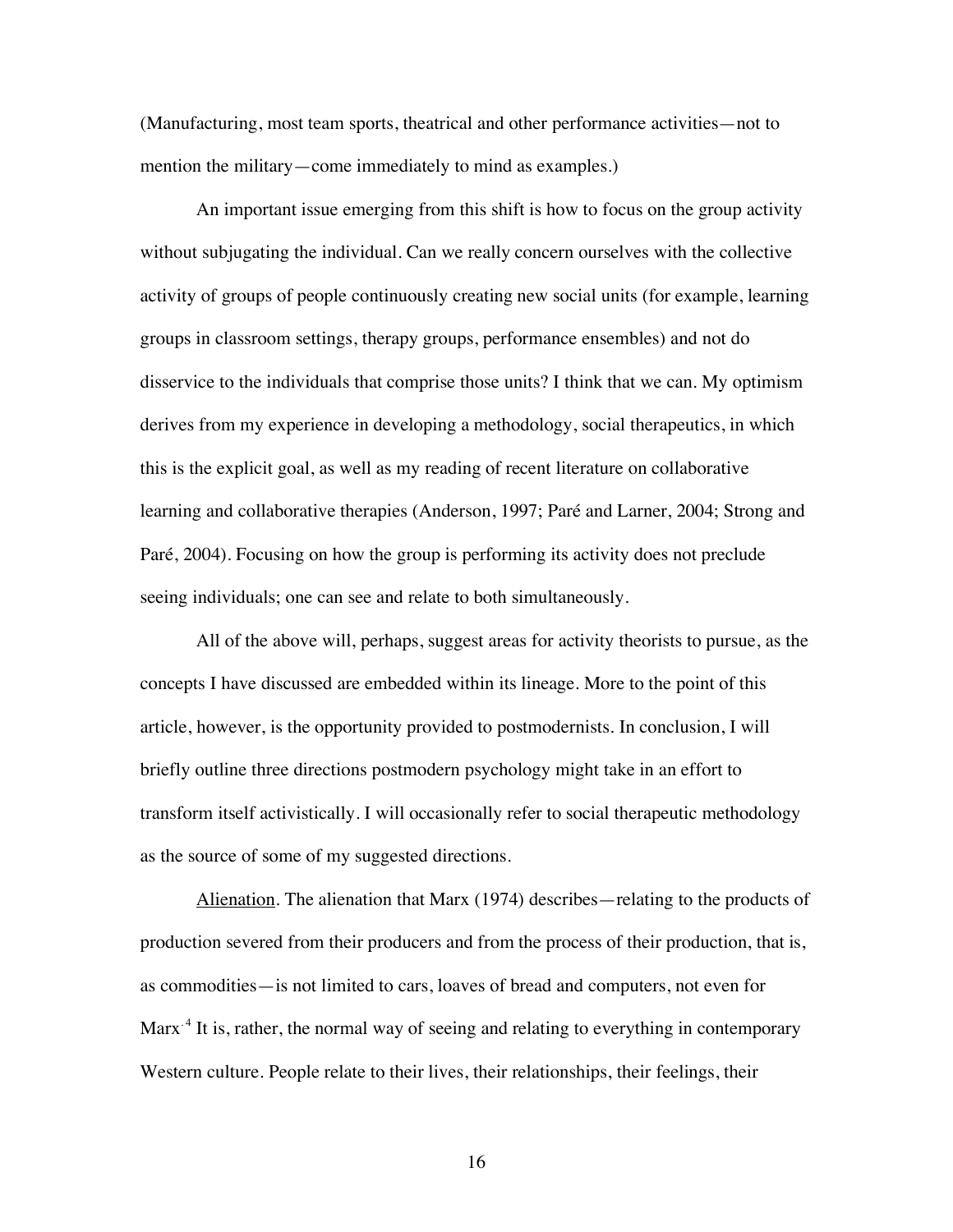culture, and so on, as things, torn away from the process of their creation and from their creators. While such "thingification" is a major factor in people's emotional problems, therapies vary widely in the extent to which they engage alienation in practice, and almost none speak about it theoretically or methodologically.

If, following Marx, we are commodified and alienated individuals, then transformative social change would entail the de-commodification and de-alienation of the "human products"—a positive and constructive process of producing sociality. Vygotsky's social-cultural psychology, a psychology of being and becoming, can be employed (as it has in social therapy) to de-commodify and de-alienate, through a deconstruction-reconstruction of the ontology of modernist psychology in which human beings are understood to be only who we are*.* In social therapy's process ontology, human beings are both who we are and who we are becoming. And who we are becoming are creators of tools that can continuously transform mundane specific life practices (including those that produce alienation) into new forms of life. Creating these new kinds of tools is the *becoming activity* of creating/giving expression to our sociality.

Performance. Until recently, performance (as in theatrical performance) has not been vigorously pursued within activity theory and socio-cultural psychology, despite Vygotsky's discovery of the necessary role that it plays in children's learning and development (see Keith Sawyer's recent body of work, 1997, 2001, 2003, for a welcome exception). Within psychology as a whole, the human capacity to perform, to pretend and to play has been undervalued and understudied. Within traditional psychotherapeutic work performance is best known as a tool for result (an instrument for interpretation or insight). The general idea behind psychodrama and drama therapy, for example, is that by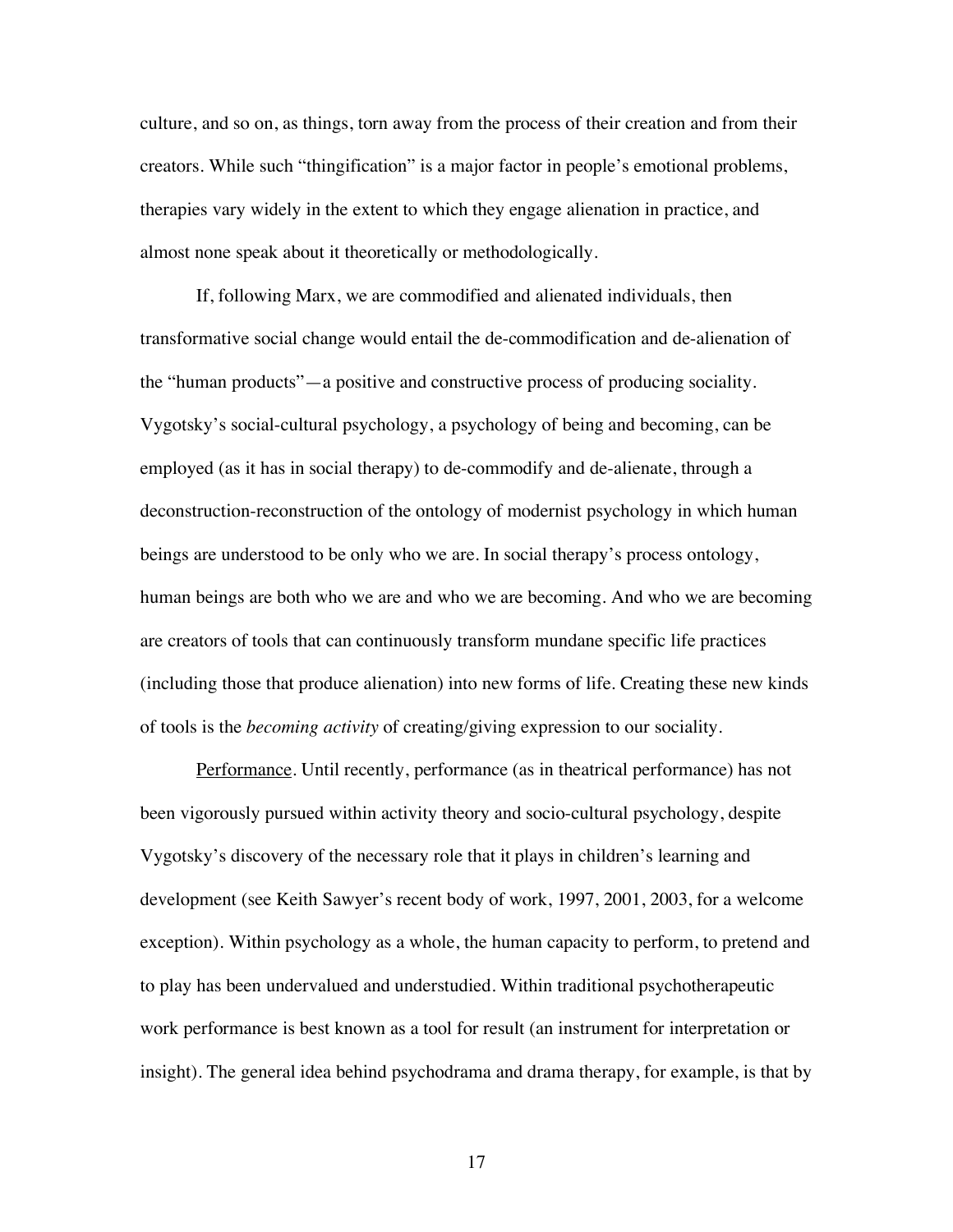"acting out" instead of "talking about" their lives, people will reveal things that they otherwise cannot or will not. Others use drama techniques to encourage interpersonal relationships and group values as a way for people to learn how to express their problems with the group or a group member.

Recent developments within postmodern psychotherapy, however, relate to performance in a more tool and result fashion. Social constructionists highlight the performatory aspects of subjectivity, agency, activity and human relations (for example, Anderson, 1997; Gergen and Kaye, 1992; McNamee and Gergen, 1992, 1999; Rosen and Kuehlwein, 1996**).** And with activity theory, in addition to Sawyer's pioneering work relating to performance as a socio-cultural-historical unit of analysis, Lobman (2003, under review) brings postmodern ideas to bear on Vygotskian approaches to early childhood education. Unlike in psychoanalytic and group dynamics approaches, what is important in all this work is the *collaborative activity of performance*; the focus is on the ensemble activity of creating the performance rather than on interpreting what it "means."

From a social therapeutic perspective, the human capacity to perform, that is, to be both "who we are" and "who we are becoming/who we are not" at the very same time, is the source of qualitative change. Performance is the activity by which human beings transform and continuously reshape the unity that is *us-and-our environment*. The attention to performance and the dramaturgical nature of human life is a promising direction for completing (in Vygotsky's sense) a qualitatively different methodology for psychological research and practice. The potential of this activity perspective on performance has been noted by Neimeyer: "The ironic but liberating insight that the basic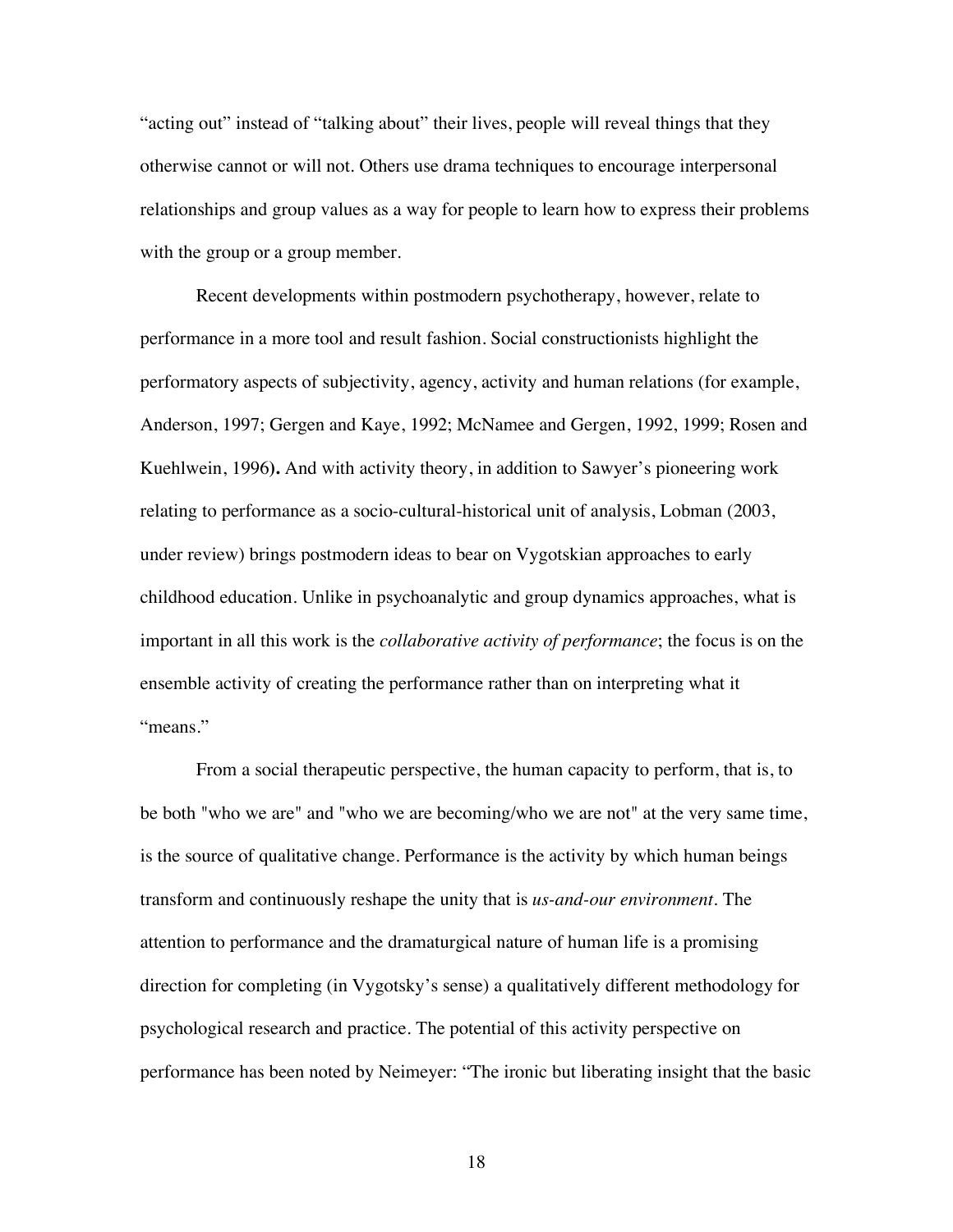"reality" of human beings is that they are "pretenders" lies at the heart of [the] performative approach to social therapy…This non-essentializing stance undermines the totalizing identification of self with any given role, and gives impetus to activity-based initiatives that prompt communities of persons to transcend the limiting scripts they are offered by dominant social institutions (Neimeyer, 2000, p. 195)

Truth. Postmodernists are the most recent leaders in battling objectivity and Truth by constructing subjectivist accountings of truth. For example, social constructionists search for forms of dialogue alternative to objectivist-based debate and criticism (McNamee and Gergen, 1992, 1999), narrativists work to expose the "storiness" of our lives and help people create their own (and, most often, better) stories (McLeod, 1997; Monk, Winslade, Crocket and Epston, 1997; Rosen and Kuehlwein, 1996; White and Epston, 1990), and collaborative therapists emphasize the dynamic and co-constructed nature of meaning (e.g., Anderson, 1997; Paré and Larner, 2005; Strong and Paré, 2004). While aligned with this anti-positivist tradition, social therapy—as activity-theoretic goes beyond positing subjectivist accountings of truth (many truths, all with a small "t") to reject truth (in both its upper and lower case forms) *in favor of activity*. The ontological shift to activity transforms discourse (in particular, therapeutic discourse) from an epistemological appeal to either an objective, outer Truth/Reality or subjective, inner truths and realities—to an activisitic, self-reflexive engagement of the creating of the discourse itself (what is/is becoming). The shift involves relating to therapeutic discourse as performance, and to clients as an ensemble of performers who are, with the therapists' help, staging a new therapeutic conversation (a therapy play) each session. Performing therapy exposes the fictional nature of "the truth" of our everyday language,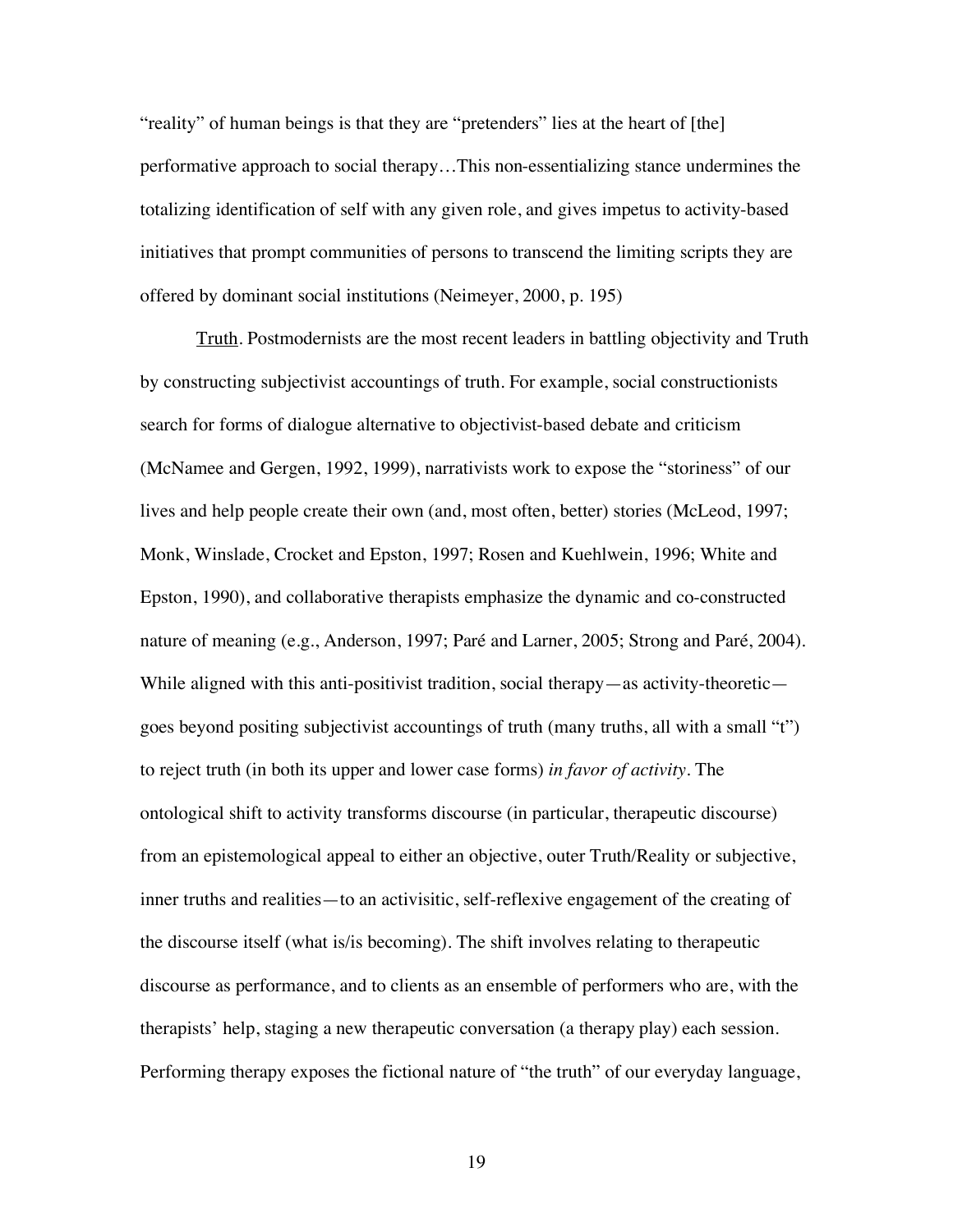our everyday psychology and our everyday stories and allows people to experience themselves as the collective creators of their emotional growth (Newman, 1999).

Social therapeutic methodology is one particular synthesis of activity theory and postmodernism. There are, no doubt, many other ways to create a new relationship between these two socially based critical theories, ways that make postmodern psychology more radical and more rigorous—and, thereby, less vulnerable to critiques from both left and right.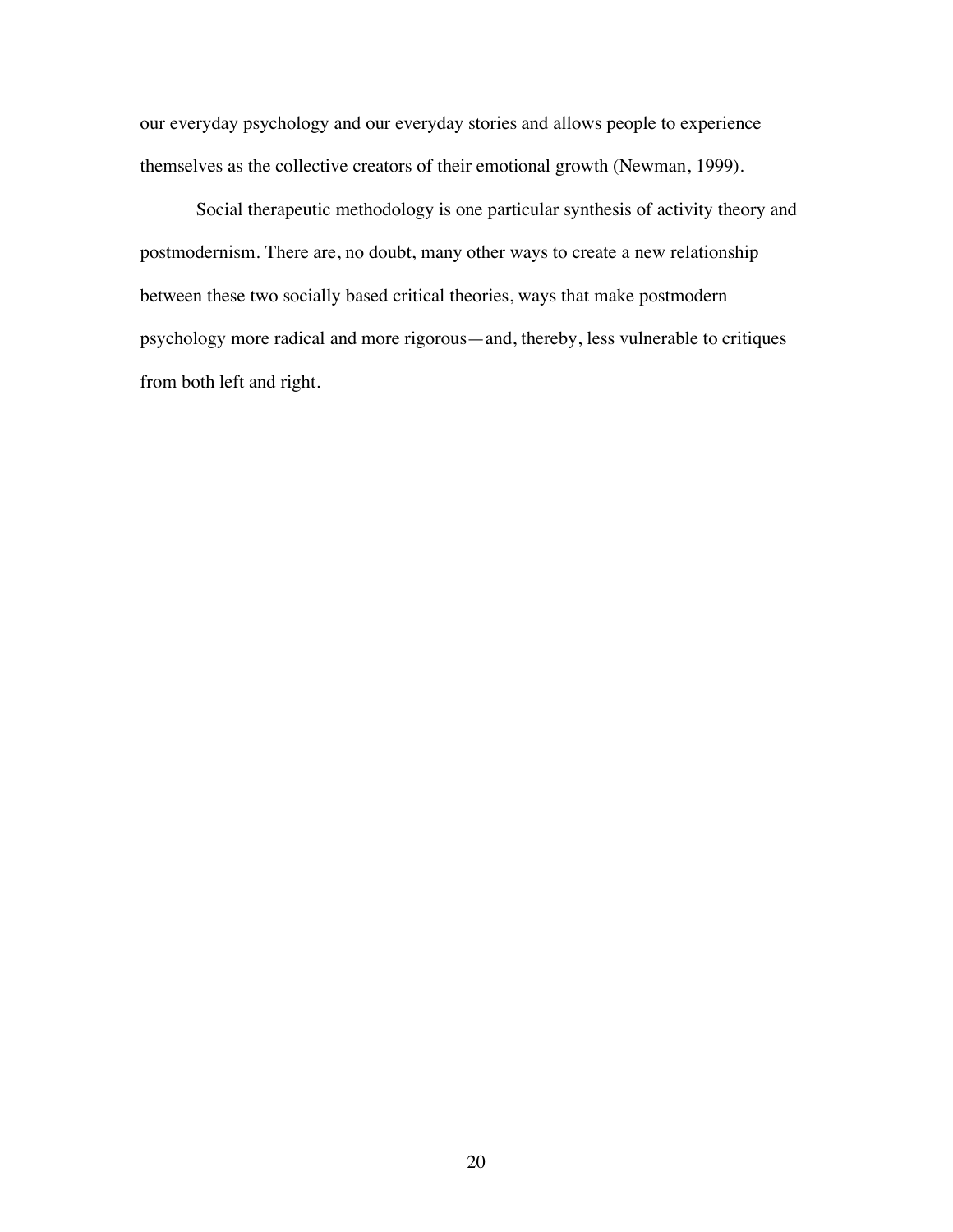**Notes** 

1. This article draws upon ongoing conversations with Fred Newman, and presentations linking activity theory and postmodernism, in particular, two 2002 lectures: "Performing Across Boundaries: The Activity of Creating New Cultures," at the Fifth Congress of the International Society for Cultural Research and Activity Theory (ISCRAT) in Amsterdam, and "When Social Constructionism Meets Activity Theory," at Celebrating Hope through Dialogue: Systemic Social Constructionism in Action, Canterbury, UK, sponsored by the Kensington Consulting Centre.

2. The distinction between Revolution and revolutionary activity is an important one: "The activity of making the Revolution is a quite specific (and failed) revolutionary activity" (Newman and Holzman, 1997, p. 109).

3. Vygotsky made clear his debt to Marx as methodologist: "I don't want to discover the nature of mind by patching together a lot of quotations. I want to find out how science has to be built, to approach the study of mind having learned the whole of Marx's method" (Vygotsky, 1978, p. 8).

4. "Production does not only produce man as a *commodity*, the *human commodity*, man in the form of a *commodity*; in conformity with this situation it produces him as a *mentally* and *physically dehumanized* being" (Marx, 1967, p. 111),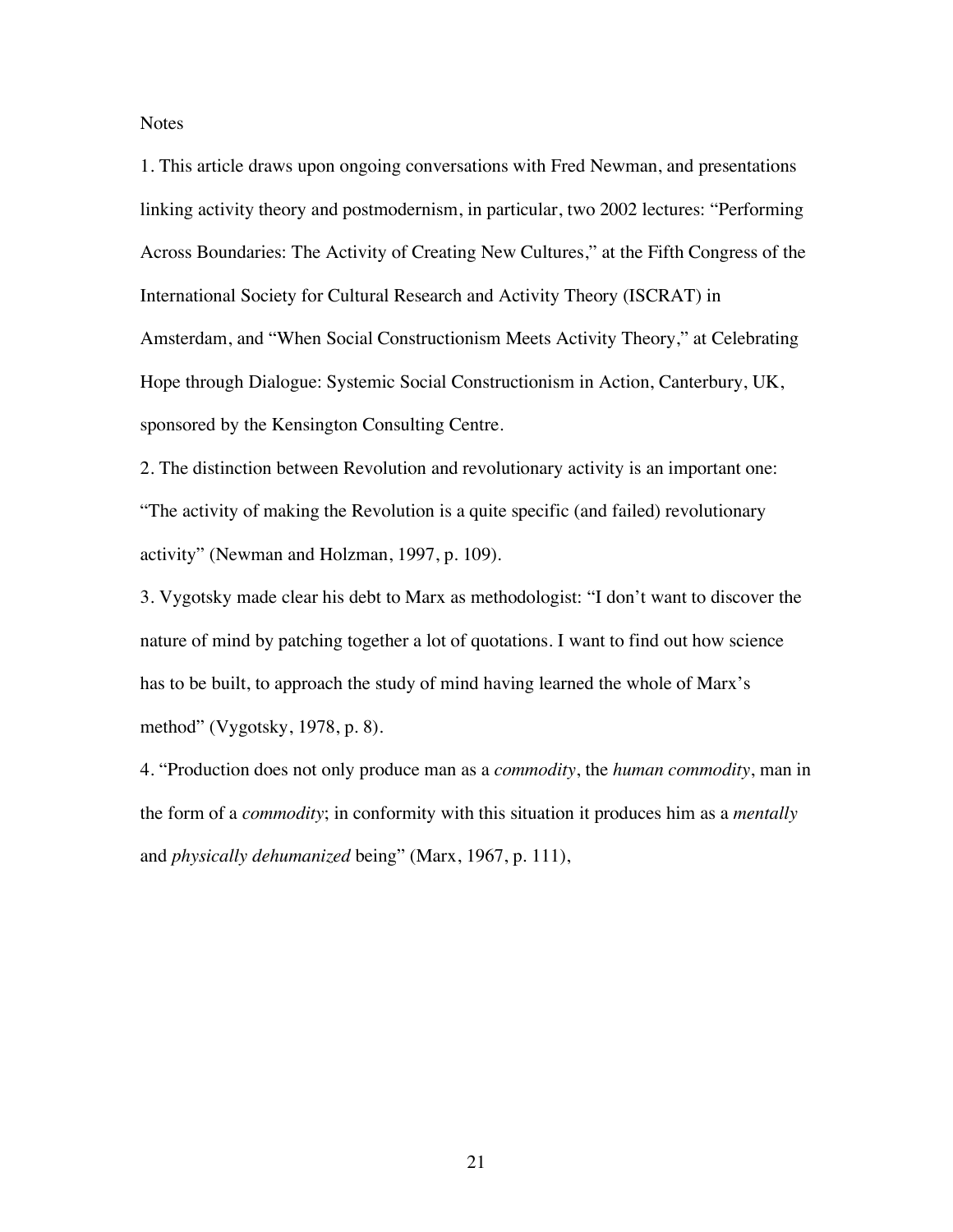References

- Anderson, H. (1997). *Conversation, language and possibilities: A postmodern approach to therapy.* New York: Basic Books.
- Baker, G. P. (1992). Some remarks on "language" and "grammar." *Grazer Philosophische Studien, 42,* 107-131.
- Baker, G. P. and Hacker, P. M. S. (1980). *Wittgenstein: Understanding and meaning.* Oxford: Blackwell.
- Bakhurst, D. (1995). Wittgenstein and social being. In D. Bakhurst and C. Sypnowich (Eds.). *The social self* (pp. 30-46). London: Sage.
- Bodrova, E. and Leong, D. (1996). *Tools of the mind: The Vygotskian approach to early childhood education.* Columbus, OH: Merrill.
- Gergen, K. J. and Kaye, J. (1992). Beyond narrative in the negotiation of therapeutic meaning. In S. McNamee and K. J. Gergen (Eds.), *Therapy as social construction* (pp. 166-185). London: Sage.
- Holzman, L. (1997). *Schools for growth: Radical alternatives to current educational models*. Mahwah, NJ: Lawrence Erlbaum.
- Holzman, L. (1999). Life as performance (Can you practice psychology if there's nothing that's "really" going on?). In L. Holzman (Ed.), *Performing psychology: A postmodern culture of the mind (*pp. 49-69). New York: Routledge,
- Holzman, L. (2000). Performative psychology: An untapped resource for educators. *Educational and Child Psychology*, *17(3),* 86-103.
- Holzman, L. and Mendez, R. (Eds.), (2003). *Psychological investigations: A clinician's guide to social therapy*. New York: Brunner-Routledge.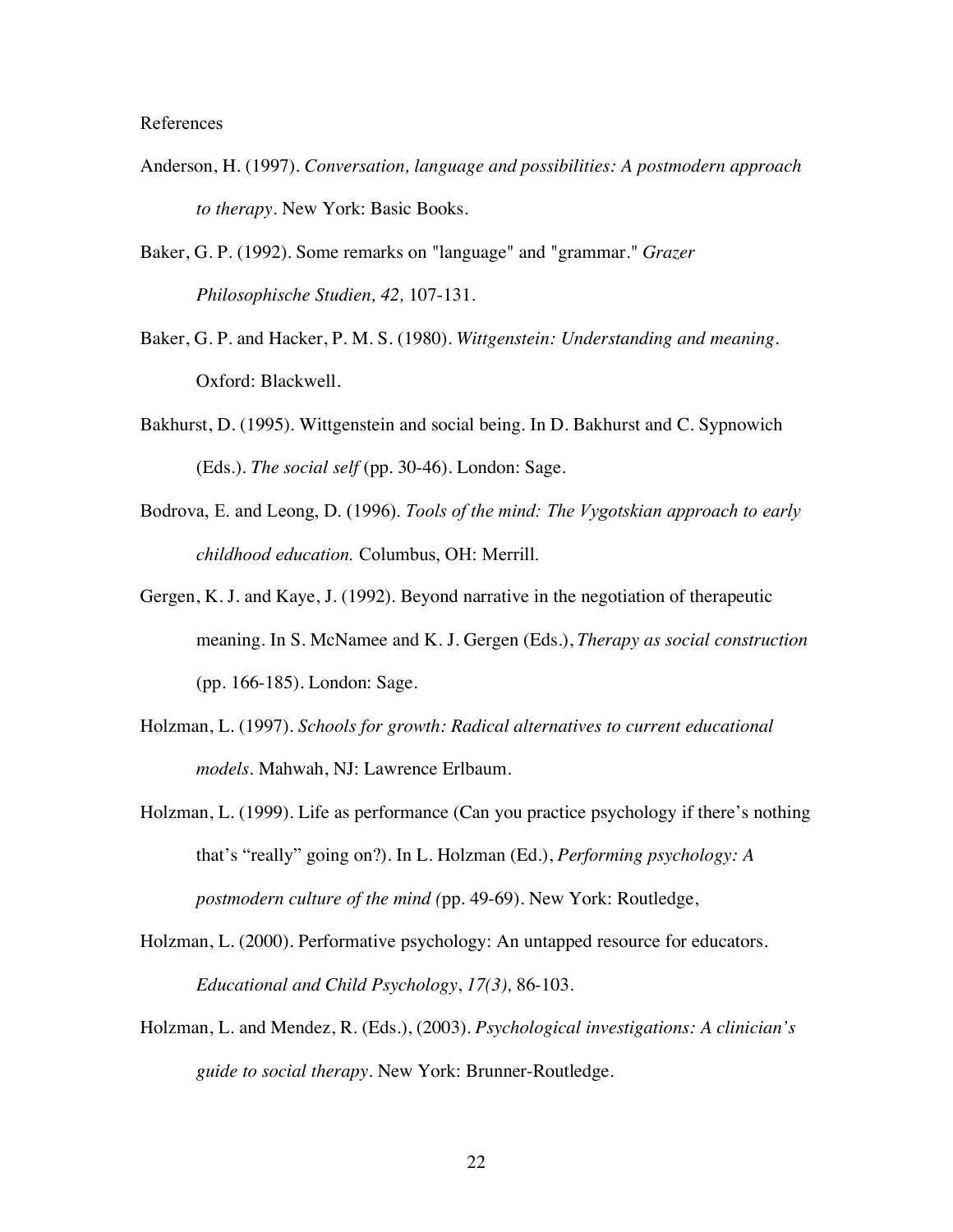- Lobman, C. (2003). What should we create today? Improvisational teaching in early childhood classrooms. *International Journal for Early Years Education, 23 (2),* 133-145.
- Lobman, C. (under review). Improvisation: A postmodern playground for early childhood teachers. Submitted for publication to S. Ryan & S. Grieshaber (Eds.), *Putting postmodern theories into practice.* New York: JAI Press.
- Marx, K. (1967). Economic and philosophical manuscripts. In E. Fromm*, Marx's concept of man* (pp. 90-196). New York: Frederick Ungar Publishing Co.
- Marx, K. (1974). Theses on Feuerbach. In K. Marx and F. Engels, *The German Ideology* (pp. 121-3). New York: International Publishers.
- Marx, K. and Engels, F. (1974). *The German ideology.* New York: International Publishers.
- McLeod, J. (1997). *Narrative and psychotherapy*. London: Sage.
- McNamee, S. and Gergen, K. J. (Eds.), (1992). *Therapy as social construction*. London: Sage.
- McNamee, S. and Gergen, K. J. and Associates (1999). *Relational responsibility: Resources for sustainable dialogue*. Thousand Oaks, CA: Sage.
- Monk, G., Winslade, J., Crocket, K. and Epston, D. (Eds.), (1997). *Narrative therapy in practice: The archaeology of hope*. San Francisco: Jossey-Bass.
- Morss, J. (2000). Two cheers for postmodernism: Living the paradox. In L Holzman and J. Morss (Eds.). *Postmodern psychologies, societal practice and political life* (pp. 15-28). New York: Routledge.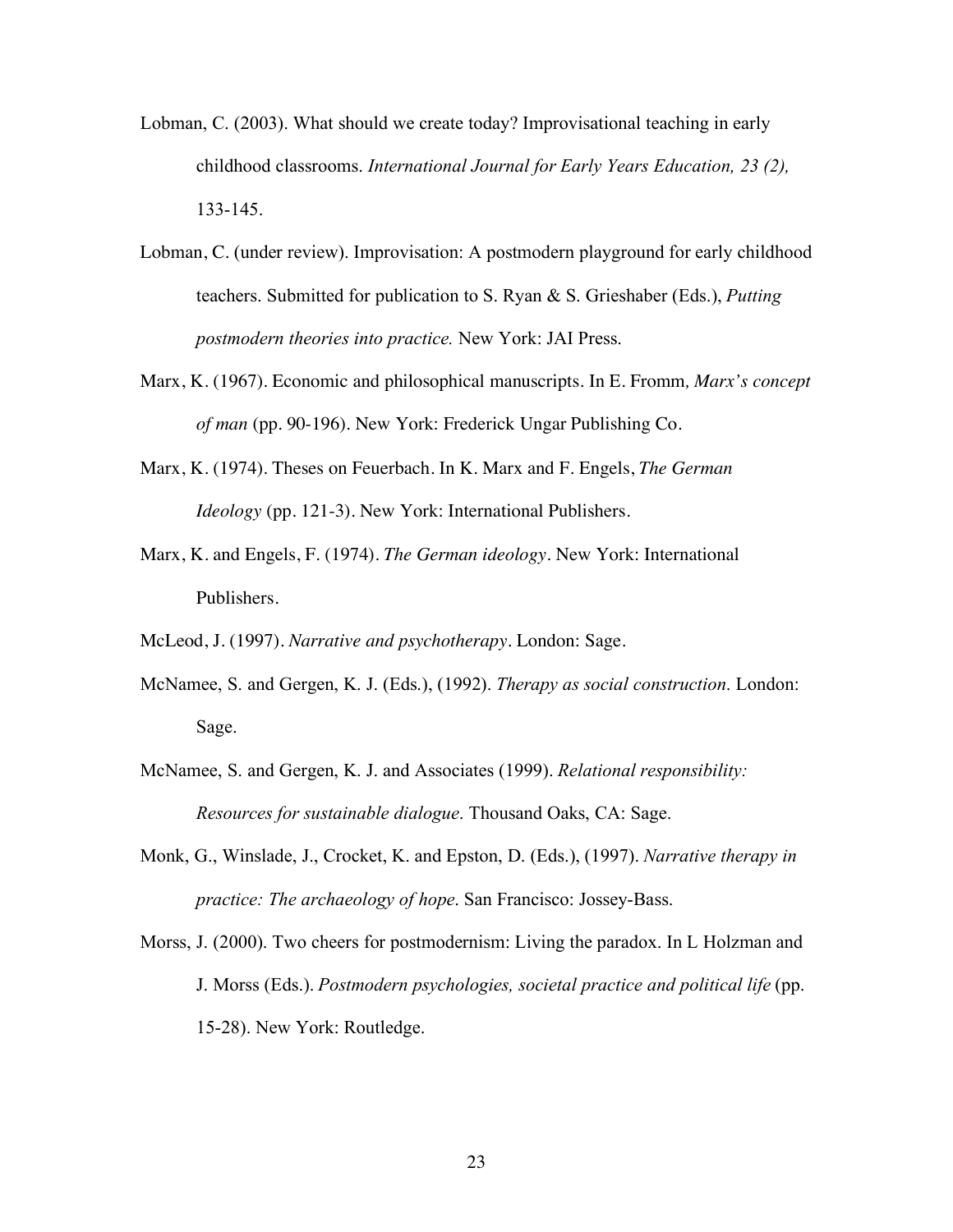- Neimeyer, R. A. (2000). Performing psychotherapy: Reflections on postmodern practice. In L. Holzman and J. Morss (Eds.), *Postmodern psychologies, societal practice and political life (*pp. 190-201). New York: Routledge.
- Newman, F. (1999). One dogma of dialectical materialism. *Annual Review of Critical Psychology, 1*, 83-99.
- Newman, F. and Holzman, L. (1993). *Lev Vygotsky: Revolutionary scientist.* London: Routledge.
- Newman, F. and Holzman, L. (1996). *Unscientific psychology: A cultural-performatory approach to understanding human life*. Westport, CT: Praeger.
- Newman, F. and Holzman, L. (1997). *The end of knowing: A new developmental way of learning*. New York: Routledge.
- Paré, D. A. and Larner, G. (Eds.), (2004). *Collaborative practice in psychology and therapy*. Binghamton, NY: Haworth.
- Parker, I. (1998). Against postmodernism: Psychology in cultural context. *Theory & Psychology, 8 (5)*, 601-627.
- Parker, I. (2000). Critical distance: Reply to Newman and Holzman. *Theory & Psychology, 10 (2)*, 271-276.
- Peterman, J. F. (1992). *Philosophy as therapy: An interpretation and defense of Wittgenstein's later philosophical project.* Albany: SUNY Press.
- Repkin, V.V. (2003). Developmental teaching and learning activity. *Journal of Russian and East European Psychology, 41, 5*, 10-33.
- Robbins, D. and Stetsenko, A. (Eds.). (2000). *Voices within Vygotsky's non-classical psychology: Past, present, future.* New York: Nova Science.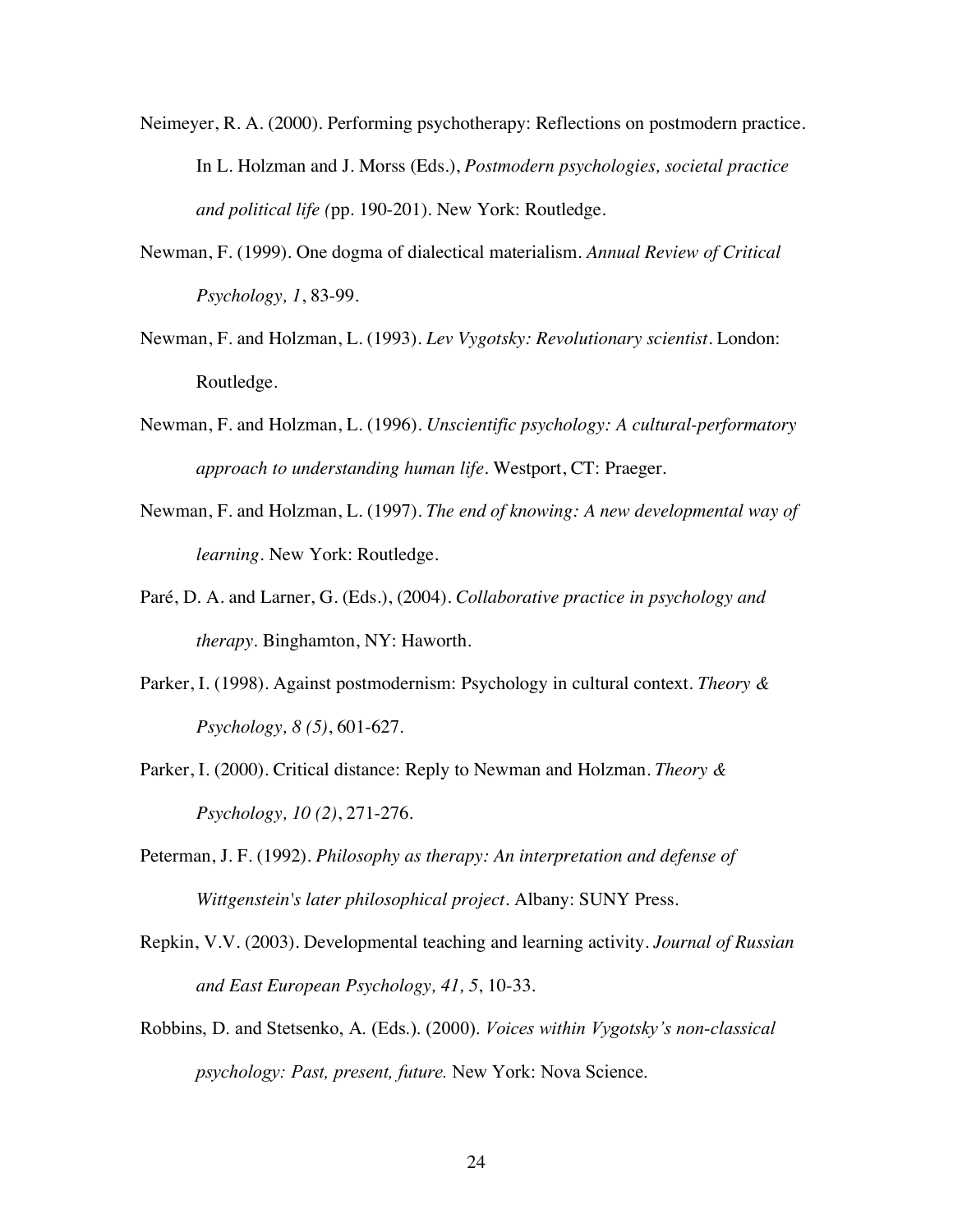- Rogoff, B. (1984). Adult guidance of cognitive development. In B. Rogoff and J. Lave (Eds.), *Everyday cognition: Development in social context (*pp. 95-117). Boston: Harvard University Press.
- Rosen, H. and Kuehlwein, K. T. (Eds.), (1996). *Constructing realities: Meaning-making perspectives for psychotherapists*. San Francisco: Jossey-Bass.
- Sawyer, R. K. (1997). *Pretend play as improvisation: Conversation in the preschool classroom*. Mahwah, NJ: Lawrence Erlbaum.
- Sawyer, R. K. (2001). *Creating conversations: Improvisation in everyday discourse*. Cresskill, NJ: Hampton Press.
- Sawyer, R. K. (2003). *Group creativity: Music, theater, collaboration*. Mahwah, NJ: Lawrence Erlbaum.
- Shotter, J. (1993a). *Conversational realities: Studies in social constructionism.* London: Sage.
- Shotter, J. (1993b). *Cultural politics of everyday life: Social constructionism, rhetoric and knowing of the third kind.* Toronto: University of Toronto Press.
- Shotter, J. (1995) In conversation: Joint action, shared intentionality and ethics. *Theory & Psychology, 5(1),* 49-73.
- Strong, T. and Paré, D.A. (Eds.), (2004). *Furthering talk: Advances in the discursive therapies*. New York: Kluwer Academic.
- Tharp, R. G. and Gallimore, R. (1988). *Rousing minds to life: Teaching, learning and schooling in social context.* Cambridge: Cambridge University Press.
- van der Merwe, W. L. and Voestermans, P. P., (1995). Wittgenstein's legacy and the challenge to psychology. *Theory & Psychology, 5(1),* 27-48.